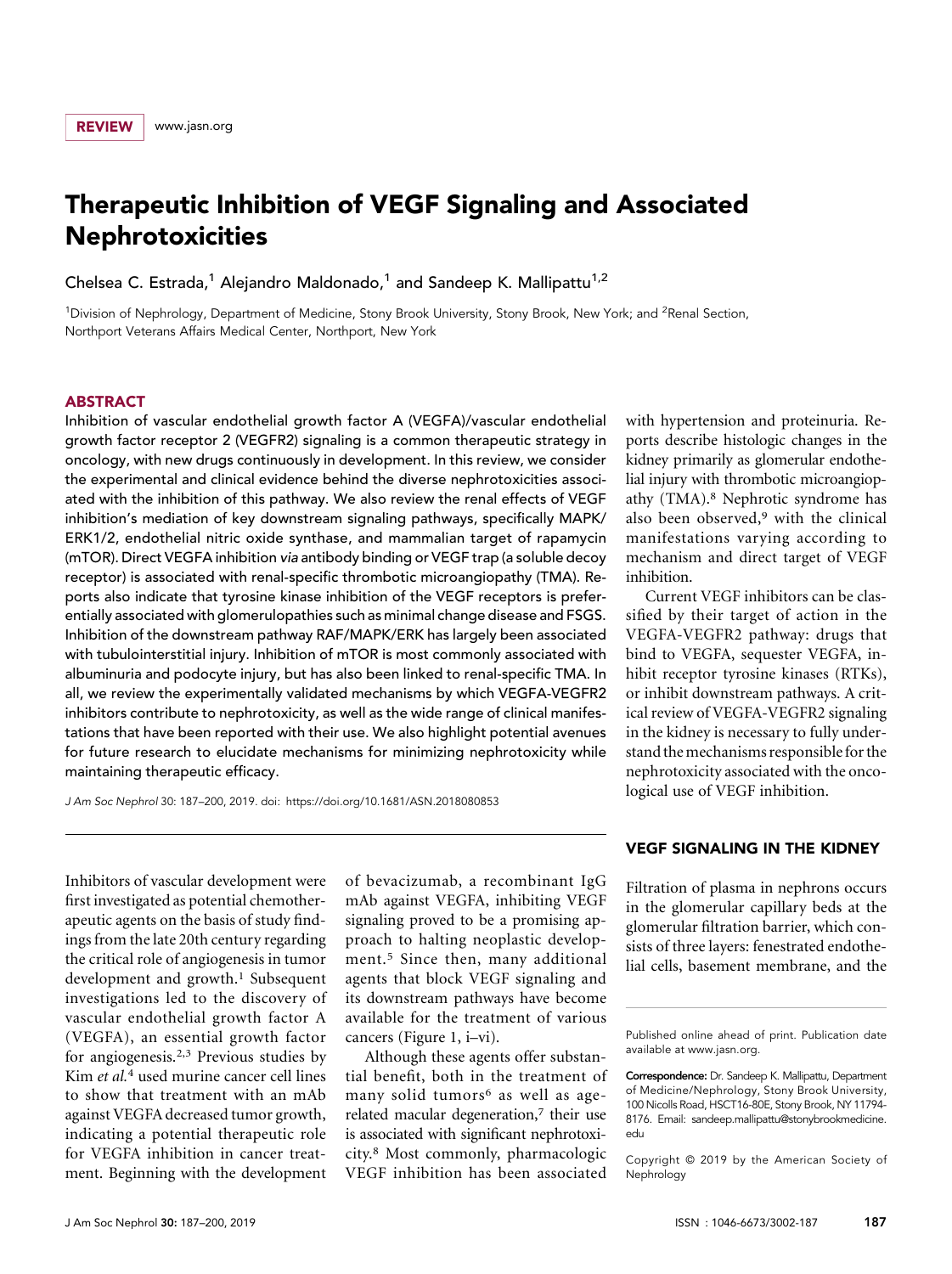



Figure 1. VEGFA-VEGFR2 signaling pathways and their pharmacological inhibition occur across the glomerular filtration barrier. VEGFA is released from podocytes and binds to its receptor (VEGFR2) on glomerular endothelial cells. (i) Bevacizumab and ranibizumab are mAbs against VEGFA and inhibit angiogenesis through IgG antibody interaction with all of its isoforms. (ii) Aflibercept is a recombinant fusion protein comprising binding domains for VEGFR1 and VEGFR2 attached to the Fc portion of human IgG1, and acts as a soluble decoy receptor or "VEGF trap." (iii) Ramucirumab is a fully humanized IgG1 mAb that specifically inhibits VEGFR2 by targeting its extracellular domain. (iv) TKIs such as sunitinib, pazopanib, sorafenib, and axitinib target VEGFR2, as well as interfere with the activity of additional RTKs such as PDGF receptor, fibroblast growth factor receptor, and EGF receptor, which all share a similar structure. (v) Agents such as vemurafenib and dabrafenib have been recently developed to specifically target B-Raf, a component of the intracellular MAPK/ERK intracellular pathway. (vi) mTOR inhibitors such as temsirolimus, ridaforolimus, and everolimus are used across several malignancies and act downstream of the phosphatidylinositide 3-kinase (PI3K)/AKT signal transduction pathway. Ab, antibody; BRAF, B-Raf Proto-Oncogene; EF, endothelial fenestrations; FP, foot process; GBM, glomerular basement membrane; GEnC, glomerular endothelial cell; P, Podocyte.

foot processes of visceral epithelial cells or podocytes. In the kidney, VEGFA is expressed by both podocytes<sup>10</sup> and renal tubular epithelial cells<sup>11</sup>; in humans, VEGFA<sub>165</sub> is the most abundant isoform.12 VEGFA binds to one of two RTKs, VEGFR1 and VEGFR213; although both receptors have been identified as playing an important role in angiogenesis, VEGFR2 has been more extensively studied, as it is responsible for a majority of VEGFA signaling and is abundantly distributed in stromal and malignant vascular tissues.14,15 Both receptors are primarily localized in the glomerular and peritubular capillary endothelium.<sup>11,16</sup> Furthermore, VEGFR1 also exists in a soluble

form, which acts as a decoy receptor, inhibiting VEGFA signaling,<sup>17</sup> and is the sole receptor for VEGFB.12

The functional diversity of VEGF receptors was initially elucidated by the creation of knockout mice. Mice deficient in Vegfr2 die in utero from a defect in hematopoietic and endothelial cell development18; embryonic lethality of Vegfr1 deletion is caused by endothelial cell overgrowth and disorganization.19 These whole-body knockout mice underscore the key role of VEGF signaling in endothelial cell proliferation, migration, and permeability.20

The association of VEGFA overexpression<sup>10</sup> or reduction<sup>8,21,10</sup> with a wide range of glomerulopathies (Table 1) demonstrates that tight regulation of VEGFA signaling in the kidney is critical to glomerular development and the maintenance of mature glomerular function in both homeostasis and disease. For example, knockout of Vegfa during embryogenesis including global homozygous or heterozygous knockout22,23 or podocyte-specific knockout<sup>10</sup>—is uniformly lethal at or before birth. Mice with podocyte-specific partial deletion of Vegfa survive the perinatal period, but develop endotheliosis and renal failure by 9 weeks of age.<sup>10</sup>

In adult mice, inducible podocyte-specific Vegfa deletion produces renal-specific TMA, which recapitulates kidney biopsy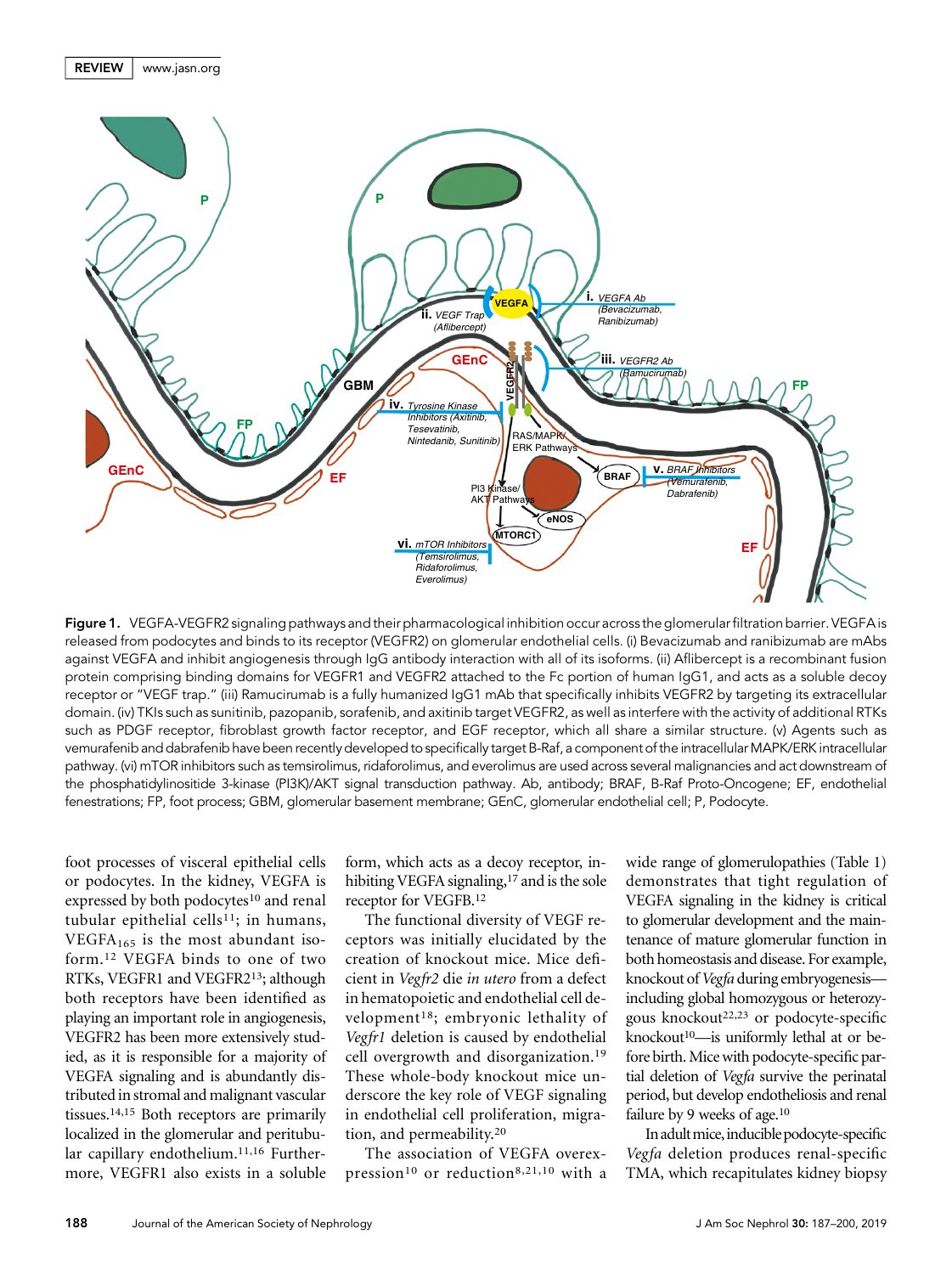| Genotype                                  | Model                                                                            | <b>Effects</b>                                                                                           | Reference |
|-------------------------------------------|----------------------------------------------------------------------------------|----------------------------------------------------------------------------------------------------------|-----------|
| $Vegfa^{-/-}$                             | Constitutive, whole-body<br>deletion of Vegfa                                    | Embryonically lethal                                                                                     | 22,23     |
| $Vegfa^{+/-}$                             | Constitutive, whole-body partial<br>deletion of Vegfa                            | Embryonically lethal between days 11<br>and 12; defective yolk sac blood supply                          | 22,23     |
| Vegfr1 <sup>-/-</sup>                     | Constitutive, whole-body<br>deletion of Vegfr1                                   | Embryonically lethal because of<br>endothelial cell overgrowth and<br>disorganization                    | 19        |
| $V$ egfr $2^{-/-}$                        | Constitutive, whole-body<br>deletion of Vegfr2                                   | Embryonically lethal because of defect in<br>hematopoietic and endothelial cell<br>development           | 18        |
| Nephrin-Cre; Vegfaflox/flox               | Constitutive deletion of Vegfa<br>from podocytes                                 | Perinatally lethal, mice die at birth or<br>within 18 h with small glomeruli with few<br>capillary loops | 10        |
| Nephrin-Cre; Vegfaflox/+                  | Constitutive, partial deletion of Vegfa<br>from podocytes                        | Endotheliosis, with eventual<br>glomerulosclerosis and ESRD by<br>9-12 wk of age                         | 10        |
| Podocin-rtTA;<br>TetO-Cre; Vegfaflox/flox | Doxycycline-inducible deletion of Vegfa<br>in podocytes                          | Renal thrombotic microangiopathy                                                                         | 8         |
| Pax8-rtTA;<br>TetO-Cre; Vegfaflox/flox    | Doxycycline-inducible deletion of Vegfa<br>in tubular cells                      | Small, histologically normal kidneys with<br>peritubular capillary rarefaction                           | 11        |
| Rosa-rtTA;<br>TetO-Cre; Vegfr2flox/flox   | Doxycycline-inducible whole-body<br>deletion of Vegfr2                           | Glomerular endothelial injury and<br>ascites by 2.5 mo of age                                            | 24        |
| Nephrin-Cre; Vegfr2flox/flox              | Constitutive deletion of Vegfr2<br>from podocytes                                | Normal glomeruli and intact<br>glomerular filtration barrier                                             | 24        |
| Nephrin-VEGFA <sub>164</sub>              | Constitutive overexpression of the<br>164 isoform of VEGFA in podocytes          | Collapsing glomerulopathy within 5 d of age                                                              | 10        |
| Podocin-rtTA:<br>TetO-VEGF <sub>164</sub> | Doxycycline-inducible overexpression of<br>the 164 isoform of VEGFA in podocytes | Glomerulomegaly, mesangial expansion,<br>foot process effacement                                         | 28        |

Table 1. Renal manifestations in VEGF-VEGFR transgenic murine models

findings in individuals treated with VEGF inhibitors.8 In contrast, mice with tubule-specific deletion of Vegfa had histologically normal kidneys with some peritubular capillary density  $loss<sub>11</sub>$  emphasizing the essential role of podocyte-derived Vegfa. In studies of knockout mice, Sison et al.<sup>24</sup> highlighted the importance of paracrine VEGFA-VEGFR2 signaling between the podocyte and endothelial cell, showing that mice with podocyte-specific deletion of Vegfr2 did not develop glomerulopathy, but those with whole-body inducible deletion of Vegfr2 developed TMA, resembling mice lacking podocyte-specific Vegfa.

Although these experiments deemphasized autocrine VEGFA-VEGFR2 signaling in the podocyte, other studies have suggested the contrary. In cultured mouse podocytes, VEGFA treatment reduced apoptosisaswell as upregulated podocin protein expression.25 These results, suggesting

podocyte autocrine dependence on secreted VEGFA, were corroborated in cultured human podocytes treated with the BRAF inhibitor dabrafenib and the MEK1 inhibitor trametinib, which strongly inhibited VEGF release and simultaneously increased albumin permeability.26 Furthermore, biopsy specimens of patients treated with this combination therapy exhibited severe podocyte injury and effacement.26

Interestingly, in addition to developing renal-specific TMA, mice with inducible podocyte-specific Vegfa deletion exhibited reduced glomerular complement factor H (CFH) staining and increased glomerular C3 deposition.27 The dependence of the expression of the complement regulatory protein CFH on VEGFAwas also shown in cultured glomerular endothelial cells, where exogenous VEGF directly increased CFH expression.27 This relationship was not seen in other endothelial cell lines, perhaps explaining the sensitivity of glomerular endothelial cells to alterations in VEGFA-VEGFR2 signaling.27

Increased VEGFA-VEGFR2 signaling alsoappears tohavedetrimentalglomerular effects. Constitutive overexpression of Vegfa<sub>164</sub> in podocytes leads to collapsing glomerulopathy,10 whereas its inducible overexpression results in glomerulomegaly with mesangial expansion.28 Taken together, these findings suggest that maintenance of glomerular endothelial integrity relies heavily on tight regulation of paracrine VEGFA-VEGFR2 signaling between the podocyte and renal endothelium, and that administration of antiangiogenic therapeutics to disrupt this signaling and its downstream pathways directly results in renal endothelial injury, manifested primarily as proteinuria, hypertension, and renal-specific TMA.8,29,30 However, it should be noted that histologic diagnosis of such injury is often limited because of the underutilization of kidney biopsies. In addition,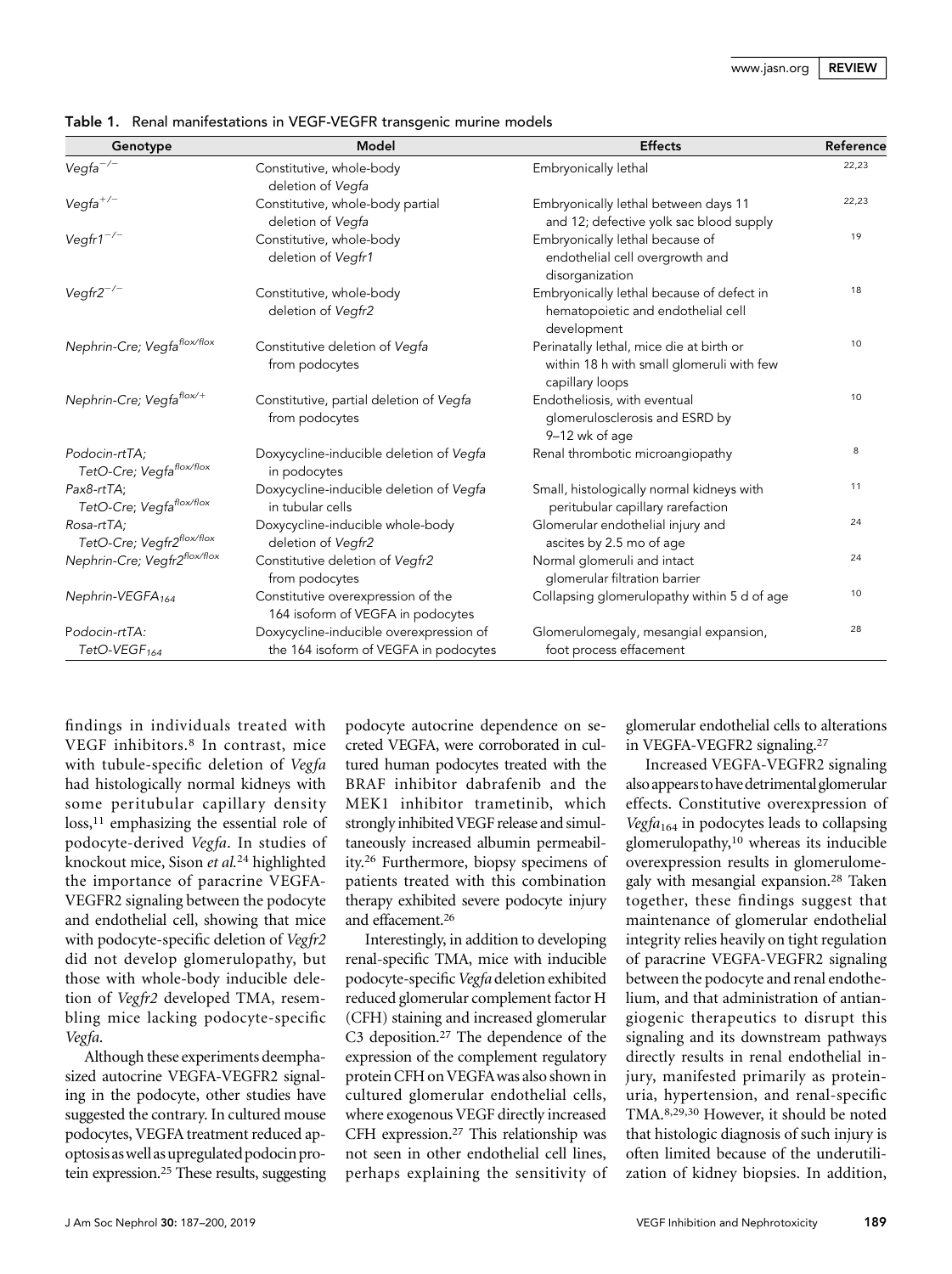these manifestations occur with variable onset after therapy initiation, are not dose-related, and are often reversible.

#### THERAPEUTIC VEGF INHIBITION

Classes of VEGF inhibitors act through different mechanisms to cause endothelial and glomerular injury. In the following section, we review the experimentally validated mechanisms by which VEGFA-VEGFR2 inhibitors contribute to nephrotoxicity.

# ANTI-VEGF MAB

Pharmacologic agents that inhibit VEGFA activity through antibody binding include bevacizumab, ranibizumab, aflibercept, and ramucirumab. Bevacizumab and ranibizumab are mAbs against VEGFA and inhibit angiogenesis through IgG antibody interaction with all of its isoforms $31$  (Figure 1i). Aflibercept, a recombinant fusion protein comprising binding domains for VEGFR1 and VEGFR2 attached to the Fc portion of human IgG1, acts as a soluble decoy receptor, or VEGF trap (Figure 1ii).<sup>32</sup> Ramucirumab, a fully humanized IgG1 mAb, specifically inhibits VEGFR2 by targeting its extracellular domain (Figure 1iii). Initial models of the first-in-class agent bevacizumab measured efficacy by reduced tumor growth using human breast cancer cell lines implanted into nude mice,<sup>33</sup> and the adverse outcomes of proteinuria and hypertension were not observed until phase 1 trials.34 In murine models of direct VEGF inhibition in wild-type mice (Table 2), a single intravenous dose of anti-VEGF antibody produced significant albuminuria after 3 hours, as well as glomerular endothelial cell hypertrophy and disruption of glomerular basement membrane, seen by electron microscopy.17 In validation of genetic knockout studies, mice given antibody directed at recombinant VEGF $_{165}$  during the neonatal period (on days 0, 2, 4, and 5) displayed impaired glomerulogenesis, with poor cellularity and increased extracellular matrix deposition,<sup>21</sup> thereby confirming the essential role of VEGF signaling in glomerular development. Neither model

showed lesions of TMA by histology, likely reflecting the short duration of treatment; however, the significant glomerular injury seen in both models underscores the importance of renal VEGF signaling during development as well as in homeostasis.

Findings from animal models demonstrate the importance of VEGF signaling during renal injury. In a rat model of crescentic GN, direct VEGF inhibition via an intramuscular injection of the soluble receptor for VEGFR1 (sFlt-1 plasmid), administered 3 days before injection of nephrotoxic serum, exacerbated crescent formation and albuminuria.35 Similarly, subcutaneous injection of dRK6, which binds to VEGFA, worsened albuminuria and podocyte injury in db/db diabetic mice.36 Both studies demonstrated the importance of VEGF signaling in maintaining glomerular integrity in disease as well as in homeostasis.

The nephrotoxicities associatedwith direct VEGF inhibition in patients receiving chemotherapeutics is primarily derived from clinical trial data (Table 3). In a meta-analysis of 20 phase 2 and phase 3 clinical trials involving bevacizumabbased therapy in solid tumors, the incidence of all-grade hypertension was 23.6% and high-grade (grade 3 or 4) hypertension was 7.9%.37 Similarly, a metaanalysis of seven randomized, controlled trials (RCTs) found the incidence of proteinuria subsequent to bevacizumab therapy ranged from 21% to 62%, with the greatest risk associated with higher-dose therapy.38 Data from six phase 2 trials showed that the incidence of all-grade hypertension and proteinuria after ramucirumab therapy for solid tumors was 21% and 9%, respectively.39 A meta-analysis of 15 trials of aflibercept use in colorectal cancer found the incidence of all-grade and high-grade hypertension to be 42.4% and 17.4%, respectively; the risk of developing hypertension was significantly higher with aflibercept treatment compared with bevacizumab treatment.40 Although some researchers have suggested that hypertension subsequent to VEGF inhibition is correlated with improved response to therapy, $41$  a meta-analysis of seven phase 3 RCTs across multiple tumor types found no predictive significance of an early hypertensive response on clinical outcomes after bevacizumab treatment.42 However, in patients receiving ramucirumab for gastric cancer, treatment-related hypertension was predictive of improved outcomes.43,44

Importantly, Eremina et al. reported that in a case series of six patients, bevacizumab use was associated with development of renal TMA. The patients had hypertension, proteinuria, and biopsy findings of glomerular endothelial cell injury (Table 3)—findings the investigators confirmed in a transgenic mouse model (Table 1).8 This association was also noted in a large biopsy series, in which 66 out of 67 (98.5%) patients who received either bevacizumab or aflibercept had renal TMA; the remaining patient had FSGS.<sup>9</sup> Of those patients with biopsy-proven TMA, mean onset of disease was 6.9 months from the start of treatment; 83.5% had hypertension, and mean daily protein excretion was subnephrotic, at 2.5  $g/d$ .<sup>9</sup> In contrast to the effects of systemic anti-VEGF therapy, intraocular anti-VEGF mAbs for the treatment of diabetic retinopathy typically has not been associated with these adverse effects.45 However, there have been case reports of TMA with microangiopathic hemolytic anemia and thrombocytopenia after intravitreal ranibizumab,46 and of onset of proteinuria and antibody-mediated rejection in kidney transplant patients after intravitreal bevacizumab, ranibizumab, and aflibercept.47 In all, across multiple animal models, as well as in clinical trials, direct and systemic VEGF inhibition, via antibody binding or VEGF trap, results in hypertension, proteinuria, and a spectrum of glomerular endothelial injury.

# Tyrosine Kinase Inhibitors of VEGF Signaling

Tyrosine kinase inhibitors (TKIs) inhibit RTKs, which consist of an extracellular binding domain, a transmembrane region, and an intracellular kinase that mediates signal transduction. TKIs interfere with the activity of one or more families of RTKs, including VEGFR, PDGF receptor (PDGFR), fibroblast growth factor receptor, and EGF receptor, which all share a similar structure. TKIs are thus commonly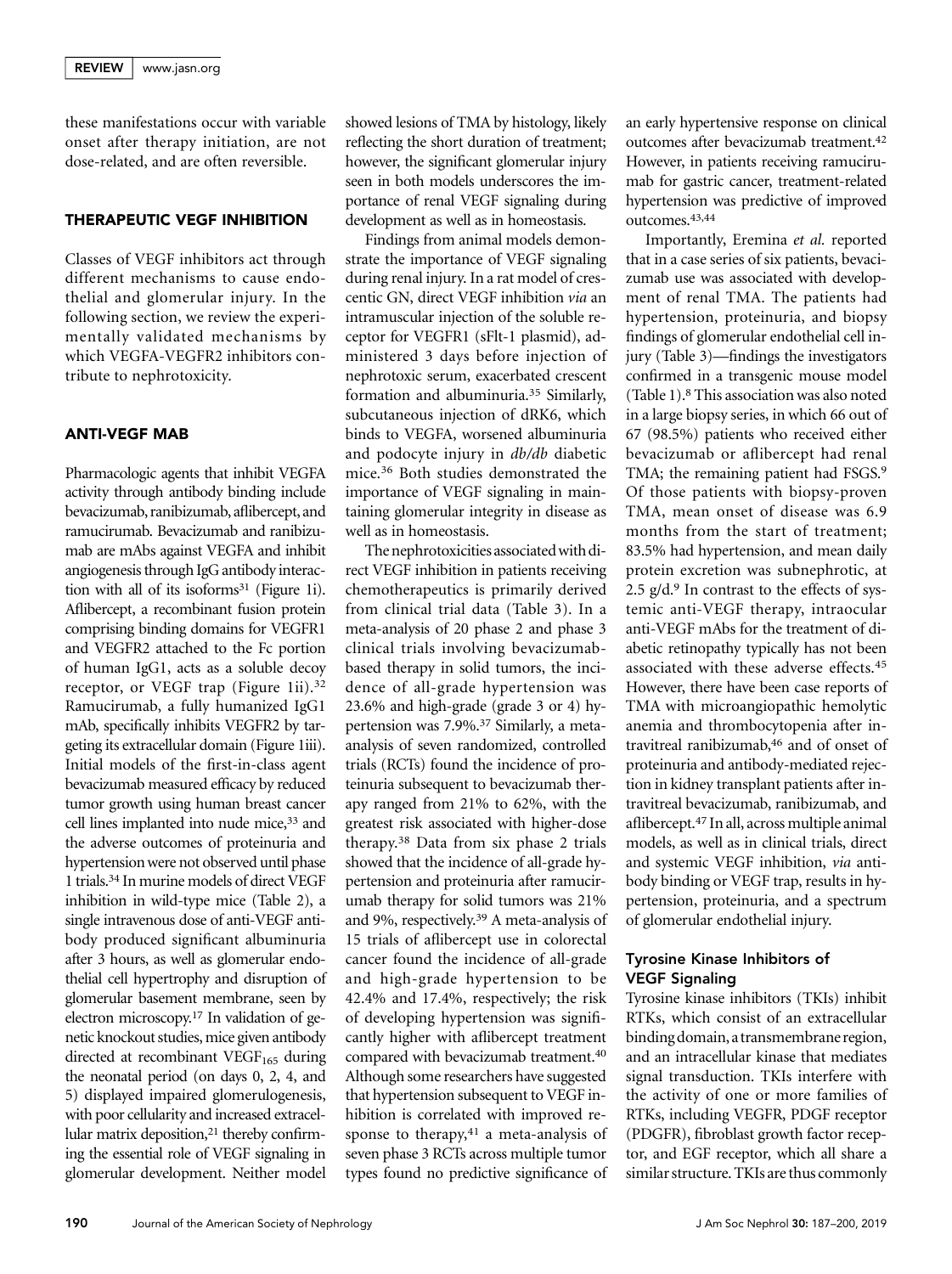| <b>Animal Model</b><br>(Model/<br>Transgene, Strain,<br>Age)                             | Drug                                                                             | <b>Mechanism</b>                                                                                                             | <b>Target</b>                                     | Dose, Route and<br>Frequency                                                                                                             | <b>Effects</b>                                                                                                                                                                                                                                         | Reference |
|------------------------------------------------------------------------------------------|----------------------------------------------------------------------------------|------------------------------------------------------------------------------------------------------------------------------|---------------------------------------------------|------------------------------------------------------------------------------------------------------------------------------------------|--------------------------------------------------------------------------------------------------------------------------------------------------------------------------------------------------------------------------------------------------------|-----------|
| Wild-type mice,<br>CD1, age<br>not specified                                             | Anti-VEGF antibody<br>and mouse sFlt-1/<br>Fc fusion protein<br>(soluble VEGFR1) | Both treatments act to<br>reduce circulating VEGF                                                                            | <b>VEGFA</b>                                      | 3.25 and 32.5 pM, IV, single dose Both treatments induced                                                                                | proteinuria by 3 h after<br>administration, which resolved<br>after 24 h. Both treatments<br>resulted in GEnC hypertrophy<br>and detachment from the<br>basement membrane,<br>starting at 3 h post-<br>treatment and persisting<br>to 24 h             | 17        |
| Wild-type mice,<br>strain not<br>specified,<br>neonatal                                  | Antibody to<br>recombinant<br>human VEGF <sub>165</sub>                          | Reduction of circulating<br><b>VEGFA</b>                                                                                     | <b>VEGFA</b>                                      | 100 $\mu$ I/dose, IP, single dose<br>on days 0, 2, 4, and 5 after birth                                                                  | Decreased glomerular number<br>and formation of abnormal<br>glomeruli with poor cellularity<br>and increased ECM. No<br>significant changes in any<br>nonglomerular vessels                                                                            | 21        |
| Wistar Kyoto rats<br>treated with<br>antiglomerular<br>basement<br>membrane Ab,<br>12 wk | Mouse sFlt-1<br>plasmid                                                          | Soluble decoy receptor for<br>VEGFR1. Reduction of<br>circulating VEGFA                                                      | Soluble VEGFR1                                    | 500 $\mu$ g, IM, 3 d before and 2 wk<br>after injection of antiglomerular<br>basement membrane Ab                                        | Accelerated renal failure,<br>proteinuria, interstitial<br>fibrosis, endothelial cell loss.<br>and downregulation of<br>Nephrin in a model of rat<br>crescentic GN                                                                                     | 35        |
| Wild-type mice,<br>C57BL/6,<br>$9-13$ wk old                                             | Axitinib<br>(AG-013736)                                                          | Small molecule multitargeted<br>TKI against VEGFR1-3, c-KIT,<br>and PDGFR                                                    | VEGFR2, VEGFR1,<br>VEGFR3, c-KIT,<br><b>PDGFR</b> | 25 mg/kg, IP, twice daily for 7,<br>14 or 21 d<br>For dose-response studies:<br>1, 10, or 100 mg/kg, oral<br>gavage, twice daily for 7 d | Reduction in peritubular<br>capillary density by 30%<br>and glomerular capillary<br>by 10% after 21 d of<br>treatment. Dose dependent<br>increase in proteinuria.<br>Reduced glomerular<br>capillary fenestrations. No<br>increase in serum creatinine | 51        |
| Wild-type mice,<br>C57BL/6,<br>$9-13$ wk old                                             | Ad-sVEGFR1                                                                       | Adenoviral vector that expresses<br>the extracellular domain of<br>murine VEGFR1. Acts as soluble<br>decoy receptor for VEGF | Soluble VEGFR1                                    | $1\times10^9$ plaque-forming units,<br>tail vein, once                                                                                   | No significant reduction in<br>peritubular capillary or<br>glomerular capillary<br>density. Reduced<br>glomerular capillary<br>fenestrations and<br>increase proteinuria<br>after 14 d                                                                 | 51        |

#### Table 2. Renal manifestations from pharmacologic VEGF inhibition in murine models

191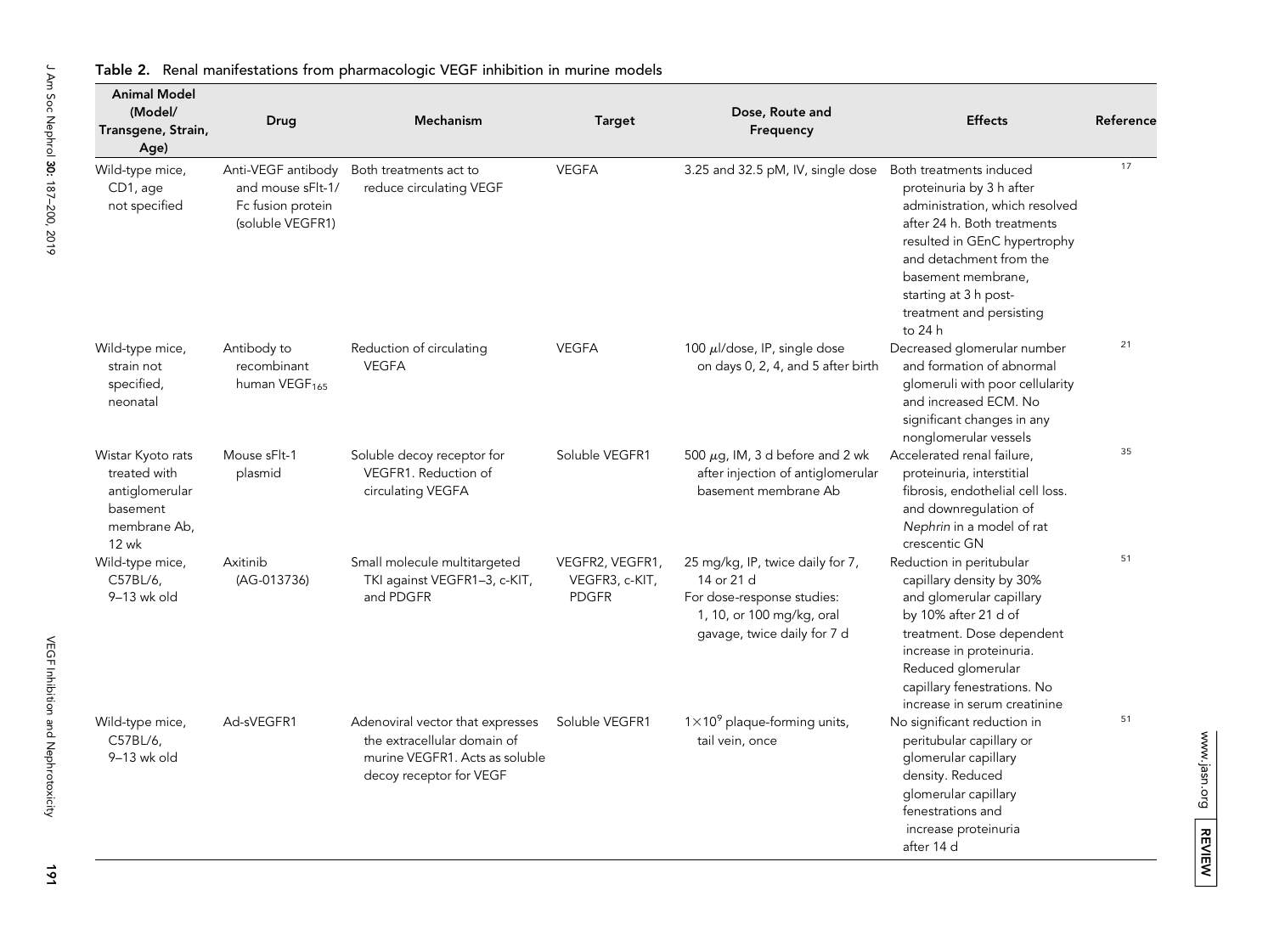### Table 2. Continued

| <b>Animal Model</b><br>(Model/<br>Transgene, Strain,<br>Age)                                                                                       | Drug                                          | Mechanism                                                                                                                                                                                   | <b>Target</b>                 | Dose, Route and<br>Frequency                                                                                                     | <b>Effects</b>                                                                                                                                                                                                                                                                                                               | Reference |
|----------------------------------------------------------------------------------------------------------------------------------------------------|-----------------------------------------------|---------------------------------------------------------------------------------------------------------------------------------------------------------------------------------------------|-------------------------------|----------------------------------------------------------------------------------------------------------------------------------|------------------------------------------------------------------------------------------------------------------------------------------------------------------------------------------------------------------------------------------------------------------------------------------------------------------------------|-----------|
| $BALB/c^{(Bicc1/Bicc1)}$<br><b>BPK</b> model<br><i>(murine</i><br>phenocopy of<br>ARPKD) and<br>BALB/c wild-type<br>controls, age not<br>specified | Tesevatinib                                   | TKI including EGFR, HER2/ErbB2, VEGFR2, HER2,<br>c-Src. and VEGFR2                                                                                                                          | EGFR2, ERBB2                  | 7.5 and 15 mg/kg, IP,<br>daily postnatal day 4-21                                                                                | Dose-dependent reduction in<br>whole kidney size, total kidney<br>weight; altered renal and liver<br>morphology                                                                                                                                                                                                              | 48        |
| PCK rat model<br>(orthologous<br>model of<br>human ARPKD)<br>and Spraque-<br>Dawley<br>wild type as<br>control, age not<br>specified               | Tesevatinib                                   | TKI including EGFR,<br>HER2/ErbB2, c-Src,<br>and VEGFR2                                                                                                                                     | VEGFR2, HER2,<br>EGFR2, ERBB2 | 7.5 and 15 mg/kg, oral gavage,<br>daily for 60 d (from<br>postnatal day 30-90)                                                   | Dose-dependent reduction in<br>whole kidney size, total kidney<br>weight; altered renal and liver<br>morphology                                                                                                                                                                                                              | 48        |
| UUO model and<br>folic acid<br>nephropathy<br>models in<br>male wild-type<br>C57BL/6<br>mice, 6-8 wk                                               | Nintedanib<br>(BIBF11220)                     | A multitargeted TKI that blocks<br>PDGFR, VEGFR, FGFR, and Src<br>family kinases                                                                                                            | PDGFR, VEGFR,<br>FGFR, SRC    | 50 mg/kg, oral gavage,<br>administered starting on day of<br>UUO and then daily for 7 d                                          | Attenuated renal fibrosis, inhibited<br>activation of renal interstitial<br>fibroblasts, and suppressed<br>expression of proinflammatory<br>cytokines after UUO                                                                                                                                                              | 49        |
| db/db and db/m<br>male C57BL/6<br>mice, 6 wk                                                                                                       | dRK6 (a D-amino<br>acid derivative<br>of RK6) | An arginine-rich anti-VEGF<br>hexapeptide that binds with<br>VEGF-A, and blocks the<br>interaction between VEGFA<br>(mainly VEGF <sub>165</sub> and VEGF <sub>121</sub> )<br>and the VEGFRs | <b>VEGFA</b>                  | 50 $\mu$ g, SC, three times per<br>week starting at 8 wk of age and<br>lasting until 12 wk (short-term)<br>and 20 wk (long-term) | Both short-term and long-term<br>treatment had decreased<br>creatinine clearance compared<br>with control db/db mice. Long-<br>term treatment also<br>exacerbated albuminuria,<br>mesangial matrix expansion,<br>and glomerulomegaly as<br>compared with vehicle-treated<br>db/db and short-term dRK6-<br>treated db/db mice | 36        |
| Perinatal wild-type<br>mice (exact<br>age not specified)                                                                                           | <b>DC101</b>                                  | mAb against the extracellular<br>portion of the VEGFR2                                                                                                                                      | VEGFR2                        | 0.08 mg/dose, IP, on postnatal<br>days 2 and 4                                                                                   | Large renal cysts, impaired<br>glomerulogenesis<br>(hypocellular), and increased<br>albuminuria by 3 wk of age                                                                                                                                                                                                               | 50        |

192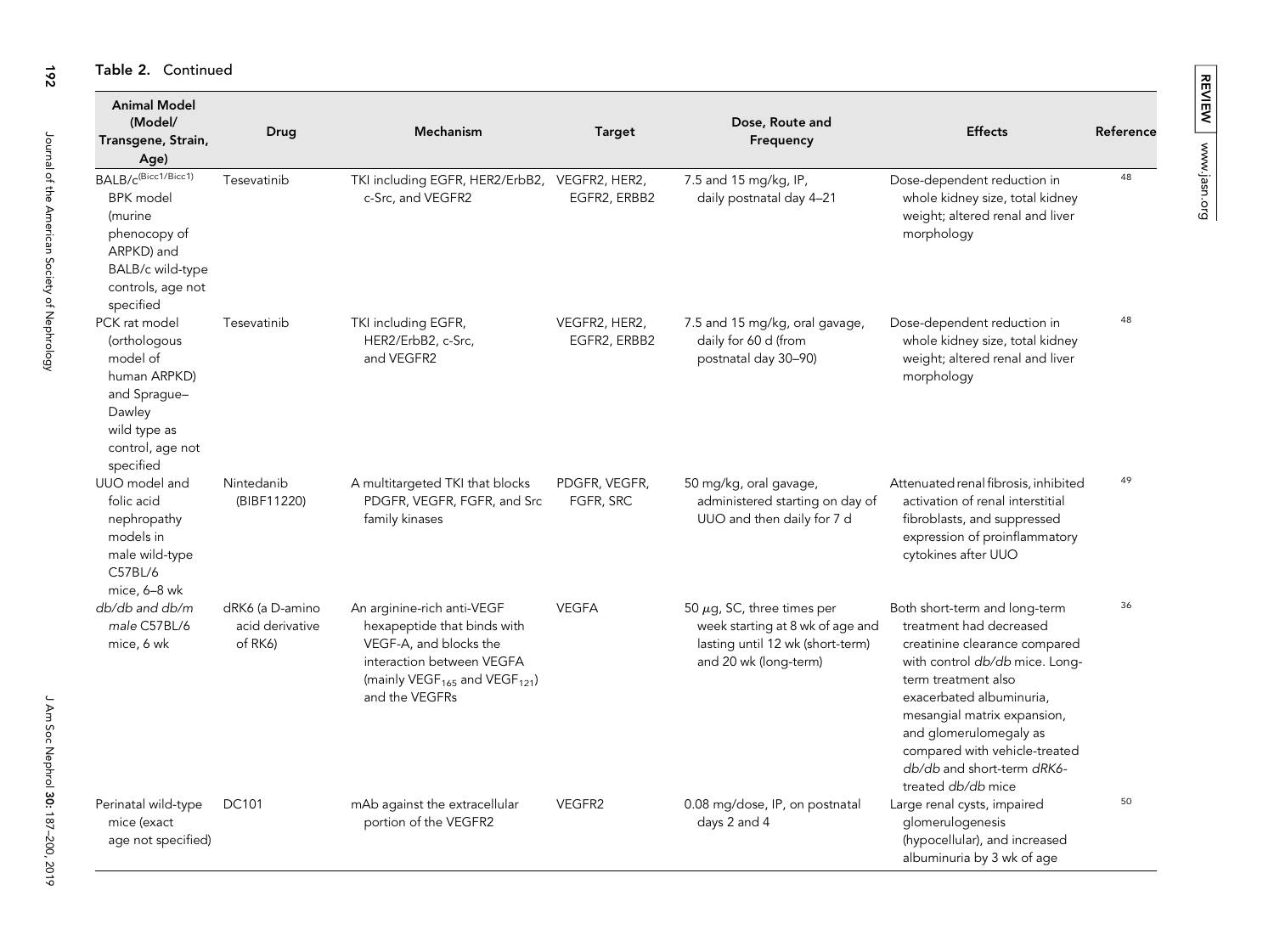| Transgene, Strain,<br>Animal Model<br>(Model/<br>Age)           | Drug      | lechanism<br>Σ                                                                                                       | Target                                                                                       | Dose, Route and<br>Frequency                                                                                                                                    | Effects                                                                                                                                                                               | Reference |
|-----------------------------------------------------------------|-----------|----------------------------------------------------------------------------------------------------------------------|----------------------------------------------------------------------------------------------|-----------------------------------------------------------------------------------------------------------------------------------------------------------------|---------------------------------------------------------------------------------------------------------------------------------------------------------------------------------------|-----------|
| 1ale Wistar Kyoto<br>280-300 g, age<br>specitied<br>rats<br>not | Sunitinib | VEGFR1, VEGFR2, and VEGFR3,<br>and FMS-like tyrosine kinase-3<br>A multitargeted TKI including<br>PDGFRa and PDGFRB, | VEGFR1, VEGFR2,<br>FMS-like tyrosine<br>PDGFRa,<br>PDGFR <sub>B</sub><br>VEGFR3,<br>kinase-3 | (14 mg/kg) or high (26.7 mg/kg), hypertension and proteinuria.<br>Low dose (7 mg/kg), intermediate All doses associated with<br>oral gavage, once daily for 8 d | endothelial swelling. High-dose<br>only was associated with fibrin<br>Intermediate and high doses<br>capillaries and small arteries<br>deposits in glomerular<br>were associated with | 52        |
| intravenous; GEnC, glomerular endothelial cells; IP, intraper   |           |                                                                                                                      |                                                                                              | ritoneal; ECM, extracellular matrix; Ab, antibody; IM, intramuscular; c-KIT, tyrosine-protein kinase Kit; PDGFR, PDGFR receptor; ARPKD,                         |                                                                                                                                                                                       |           |

IV, intravenous; GEnC, glomerular endothelial cells; IP, intraperitoneal; ECM, extracellular matrix; Ab, antibody; IM, intramuscular; c-KIT, tyrosine-protein kinase Kit; PDGFR, PDGFR receptor; ARPKD, IV, intravenous; GEnC, glomerular endothelial cells; IP, intraperitoneal; ECM, extracellular matrix; Ab, antibody; IM, intramuscular; c-KIT, tyrosine-protein kinase Kit; PDGFR, PDGFR receptor<br>autosomal-recessive polycystic autosomal-recessive polycystic kidney disease; PCK, polycystic kidney; UUO, unilateral ureteric obstruction; EGFR, EGF receptor; FGFR, fibroblast growth factor receptor; SC, subcutaneous.

called multitargeted TKIs, and have different effects depending on their specificity. TKIs targeting VEGFR in clinical use as chemotherapeutics include sunitinib, pazopanib, sorafenib, and axitinib, and differ because of their distinctive pharmacodynamic properties (Figure 1iv).

The varying effects of TKIs in various murine models that have used these agents across a spectrum of kidney diseases re flect the wide range of action and targets of TKIs (Table 2). In the bpk mouse model for autosomal recessive PKD, intraperitoneal injection of tesevatinib (a multikinase inhibitor targeting EGF receptor, HER2, and VEGFR) from postnatal days 4 –21 attenuated cyst formation in the kidney and liver and reduced total kidney weight.48 Treatment with the multitargeted TKI nintedanib attenuated renal fibrosis in wild-type mice subjected to unilateral ureteral obstruction and folic acid nephropathy.49 In contrast to the renal bene fit seen with multitargeted TKIs, inhibition of VEGFR2 alone with an antibody resulted in spontaneous renal cyst development when given perinatally in mice,<sup>50</sup> and giving 10-week-old mice axitinib (a TKI targeting primarily VEFGR1, VEGFR2, and VEGFR3) resulted in loss of glomerular capillary fenestrations as well as proteinuria.51 Similarly, Wistar Kyoto rats given sunitinib, which mainly targets PDGF and VEGF receptors, exhibited proteinuria, hypertension, and endothelial injury.52

A review of 72 RCTs using TKIs targeting VEGFR1/VEGFR2 found that these drugs, like monoclonal anti-VEGF antibody therapies, were associated with an increased risk of hypertension. Among patients receiving the TKIs, the total incidence of all-grade or highgrade hypertension was 23.0% and 4.4%, respectively; sunitinib, pazopanib, cabozantinib, vandetanib, motesanib, regorafenib, cediranib, and sorafenib were associated with the highest risk.<sup>53</sup> A separate study involving 1120 patients treated with TKIs observed a rapid and signi ficant increase in systolic and diastolic BP after initiation of therapy, with a median onset of 29 days after first dose. Risk factors for treatment-induced hypertension in that cohort were preexisting hypertension, body mass index  $>$ 25, and age  $>$ 60 years.<sup>54</sup> Similarly, the incidence of all-grade and high-grade

Table 2.

Continued

Continued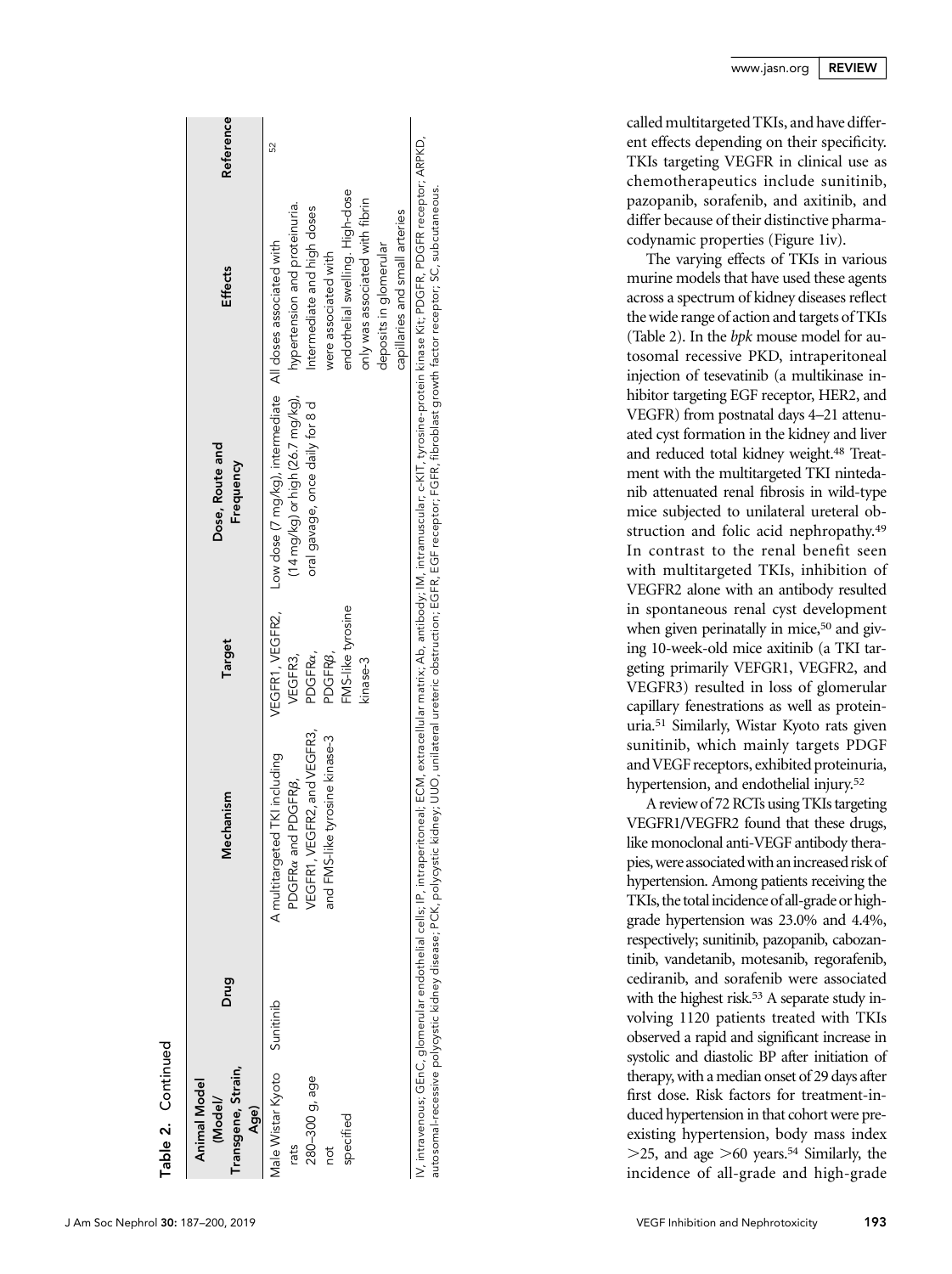|  | Table 3. Clinical manifestations of VEGF inhibition |  |
|--|-----------------------------------------------------|--|
|--|-----------------------------------------------------|--|

| Drug <sup>a</sup>            | Class                      | <b>Renal Manifestations</b><br>(Level of Evidence)                                                                                                                                                                                      | References       |
|------------------------------|----------------------------|-----------------------------------------------------------------------------------------------------------------------------------------------------------------------------------------------------------------------------------------|------------------|
| Bevacizumab                  | mAb against VEGFA          | Proteinuria 21%-62% (level 1), all-grade <sup>b</sup> hypertension 23.6% and high-grade <sup>c</sup><br>hypertension 7.9% (level 1), renal TMA (levels 6 and 7), MCD/cFSGS-like<br>glomerulopathy (level 6), ABMR-intraocular (level 7) | 8, 9, 34, 37, 38 |
| Ranibizumab<br>(intraocular) | mAb against VEGFA          | Systemic and renal TMA (level 7), proteinuria (level 7), ABMR-intraocular (level 7)                                                                                                                                                     | 46,47            |
| Aflibercept                  | Recombinant fusion protein | All-grade <sup>b</sup> hypertension 42.4% and high-grade <sup>c</sup> hypertension 17.4% (level 1),<br>proteinuria, TMA (level 6), ABMR-intraocular (level 7)                                                                           | 9,40             |
| Ramucirumab                  | mAb against VEGFR2         | All-grade <sup>b</sup> hypertension 21% (level 1), proteinuria 9% (level 1)                                                                                                                                                             | 39               |
| Sunitinib                    | Multitargeted TKI          | All-grade <sup>b</sup> hypertension 14.9% (level 1), MCD/cFSGS-like glomerulopathy (level 6),<br>nephrotic syndrome (level 7)                                                                                                           | 9,53,56          |
| Pazopanib                    | Multitargeted TKI          | All-grade <sup>b</sup> hypertension 47% (level 1), all-grade <sup>d</sup> proteinuria 13.5% and high-grade<br>proteinuria 2.2% (level 1)                                                                                                | 53,55            |
| Sorafenib                    | Multitargeted TKI          | All-grade <sup>b</sup> hypertension 18.1% (level 1), MCD/cFSGS-like glomerulopathy (level 6),<br>TMA (level 6), all-grade <sup>d</sup> proteinuria 11.6% and high-grade <sup>e</sup> proteinuria<br>0.9% (level 1)                      | 9,53,55          |
| Cabozantinib                 | Multitargeted TKI          | All-grade <sup>b</sup> hypertension 32.7% (level 1)                                                                                                                                                                                     | 53               |
| Vandetanib                   | Multitargeted TKI          | All-grade <sup>b</sup> hypertension 17.3% (level 1), all-grade <sup>d</sup> proteinuria 10.0% and<br>high-grade <sup>e</sup> proteinuria 0% (level 2)                                                                                   | 53,55            |
| Motesanib                    | Multitargeted TKI          | All-grade <sup>b</sup> hypertension 26.1% (level 1)                                                                                                                                                                                     | 53               |
| Cediranib                    | Multitargeted TKI          | All-grade <sup>b</sup> hypertension 42.5% (level 1), all-grade <sup>d</sup> proteinuria 37.8% and high-<br>grade <sup>e</sup> proteinuria 3.9% (level 1)                                                                                | 53,55            |
| Axitinib                     | Multitargeted TKI          | All-grade <sup>b</sup> hypertension 27.1% (level 1), all-grade <sup>d</sup> proteinuria 20.2% and high-<br>grade <sup>e</sup> proteinuria 4.6% (level 1)                                                                                | 53,55            |
| Regorafenib                  | Multitargeted TKI          | All-grade <sup>b</sup> hypertension 32.4% (level 1), all-grade <sup>d</sup> proteinuria 7.0% and high-<br>grade <sup>e</sup> proteinuria 1.4% (level 2)                                                                                 | 53,55            |
| Tivozanib                    | Multitargeted TKI          | All-grade <sup>d</sup> proteinuria 9.6% and high-grade <sup>e</sup> proteinuria 1.5% (level 1)                                                                                                                                          | 55               |
| Linifanib                    | Multitargeted TKI          | All-grade <sup>d</sup> proteinuria 27.3% and high-grade <sup>e</sup> proteinuria 6.8% (level 1)                                                                                                                                         | 55               |
| Dasatinib                    | Multitargeted TKI          | Nephrotic syndrome (level 7)                                                                                                                                                                                                            | 56               |
| Imatinib                     | Multitargeted TKI          | Nephrotic syndrome (level 7)                                                                                                                                                                                                            | 56               |
| Quizartinib                  | Multitargeted TKI          | Nephrotic syndrome (level 7)                                                                                                                                                                                                            | 56               |
| Vemurafenib                  | <b>BRAF</b> inhibitor      | AKI, acute tubular necrosis (level 7)                                                                                                                                                                                                   | 73               |
| Dabrafenib                   | <b>BRAF</b> inhibitor      | Nephrotic syndrome with severe podocyte and endothelial cell injury<br>when used in combination with trametinib (level 7)                                                                                                               | 26               |
| Trametinib                   | MEK inhibitor              | Nephrotic syndrome with severe podocyte and endothelial cell injury when used in<br>combination with dabrafenib (level 7)                                                                                                               | 26               |

Levels of evidence: level 1: systematic review or meta-analysis of RCTs; level 2: one well designed RCT; level 3: one controlled trial without randomization; level 4: case–control or cohort studies; level 5: systematic review of descriptive and qualitative studies; level 6: one descriptive or qualitative study; level 7: case series or case report. MCD/cFSGS-like, minimal change disease and/or collapsing FSGS; ABMR, Antibody Medicated Rejection.

<sup>a</sup> All drug delivery routes are systemic unless otherwise specified.

<sup>b</sup>All-grade hypertension: grades 1–4. Grade 1: asymptomatic transient increase in systolic BP/diastolic BP >20 mm Hg or <150/100 not requiring therapy; grade 2: recurrent or persistent or symptomatic increase in systolic BP/diastolic BP >20 mm Hg or >150/100, not requiring therapy; grade 3: 4equires therapy or more intensive therapy than previous; grade 4: hypertensive crisis.

<sup>c</sup>High-grade hypertension: combined grades 3 and 4.

d All-grade proteinuria: grades 1–5 (National Cancer Institute toxicity grading criteria version 2 and 3 for proteinuria). Grade 1: dipstick 11 or 0.15–1.0 g/24 h; grade 2: dipstick 2+ to 3+ or 1.0–3.5 g/24 h; grade 3: dipstick 4+ or >3.5 g/24 h; grade 4: nephrotic syndrome; grade 5: death.<br>°High-grade proteinuria: grades 3–5.

proteinuria across 33 clinical trials of patients with solid tumors treated with VEGFR TKIs was 18.7% and 2.4%, respectively.55

In contrast to renal biopsy specimens from patients treated with anti-VEGF mAbs or VEGF trap, biopsy specimens for the majority of the patients receiving TKIs exhibited podocytopathies, including minimal change disease (MCD) and collapsing FSGS9 (Figure 2). In addition, a case series of four pediatric patients presented by Ruebner et al. reported that the administration of TKIs (imatinib, dasatinib, quizartinib, and sunitinib) produced severe nephrotic syndrome with marked albuminuria, edema, and decreased serum albumin. Although full evaluation was limited by a lack of biopsy in three of the patients, the

biopsy sample from the fourth patient showed histology and electron microscopy findings were consistent with MCD<sup>56</sup>; another patient had laboratory evidence consistent with TMA in addition to nephrotic syndrome.56

Some evidence suggests that the increase inpodocyteinjurysubsequent toTKIsmight be mediated by tyrosine phosphorylation of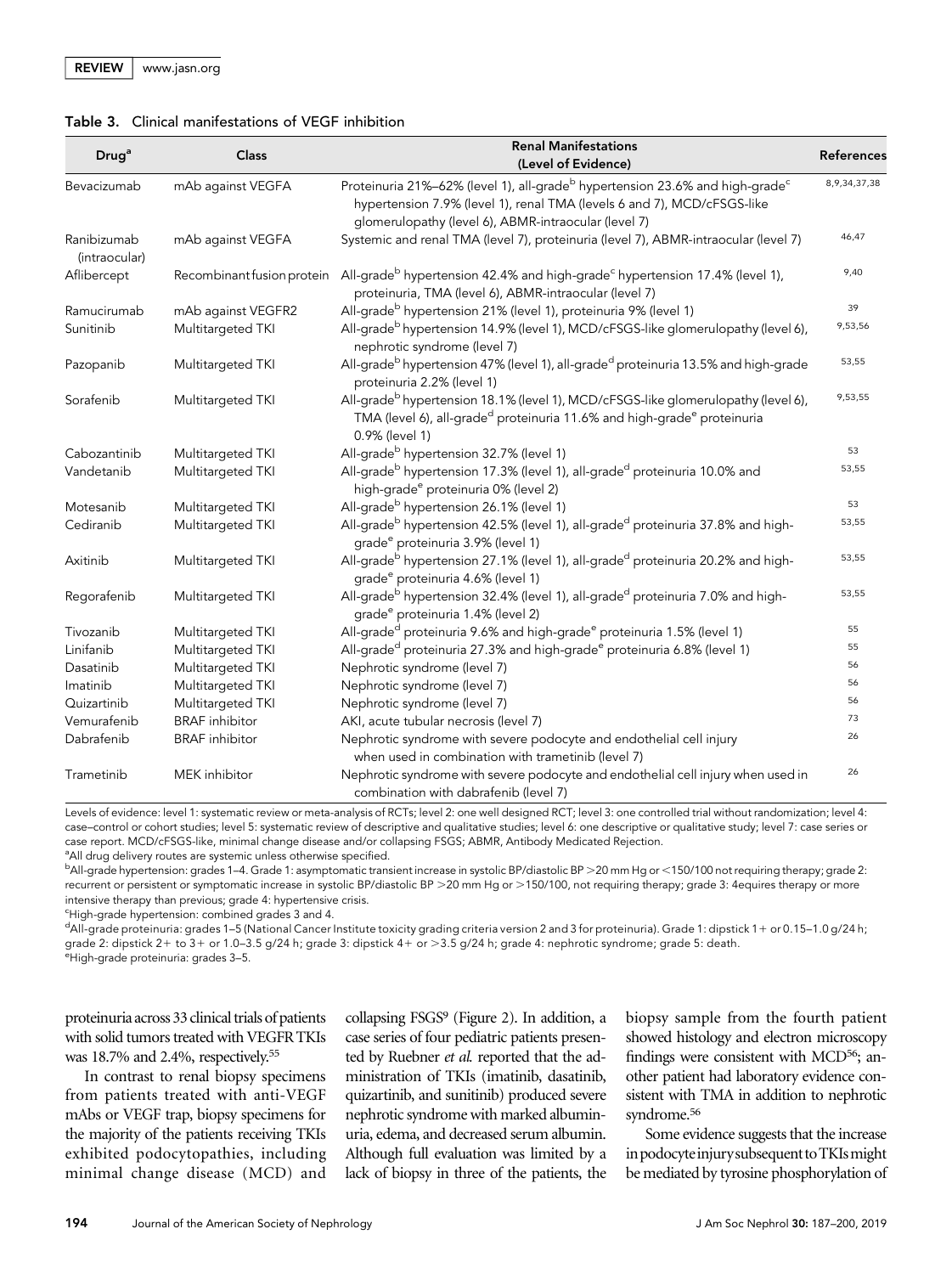

Figure 2. Inhibition of VEGFA-VEGFR2 signaling has differential downstream effects, depending on the therapeutic target. (A) During treatment with anti-VEGF ligand, podocyte secreted VEGFA is sequestered and does not bind to either podocyte or endothelial VEGFR2 (large X). This leads to increased NF-kB signaling and RelA translocation to the nucleus in both glomerular endothelial cells as well as podocytes. CFH is downregulated on glomerular endothelial cells, which leads to increased complement activation. (B) Treatment with TKIs allows VEGFA to bind to glomerular endothelial and podocyte VEGFR2, but inhibits downstream signaling (small x's). This induces RelA retention in the cytoplasm and c-mip overexpression in the podocyte, leading to alterations in the cytoskeleton and nephrotic syndrome. The effects of TKIs on complement activation remain unclear.

nephrin. Simons et al.<sup>57</sup> showed that tyrosine phosphorylation of nephrin, an essential slit-diaphragm protein in podocytes, is critical to maintain the integrity of the filtration barrier. This was demonstrated in a murine model, in which an injection of antibody against nephrin-containing lipid rafts caused effacement of podocyte foot processes.<sup>57</sup> Furthermore, New et al.<sup>58</sup> demonstrated in a knock-in murine model that blocked tyrosine phosphorylation of nephrin that themice developed proteinuriawith podocyte effacement, emphasizing the importance of direct nephrin phosphorylation on the maintenance of podocyte morphology.59,60 Interestingly, administration of the TKI sunitinib for eight consecutive days in normotensive Wistar Kyoto rats resulted in a dose-dependent decrease in expression of Nephrin mRNA; however, protein levels or phosphorylation status were not quantified.52 Further, in another study, induction of podocyte-specific overexpression of Vegfa<sub>164</sub> in transgenic mice not only resulted in expression of VEGFR2 protein in podocytes, but the VEGFR2 was also tyrosine phosphorylated and colocalized with nephrin, effects not seen in wild-type mice.28 In the same study, the researchers used whole kidney lysates to coimmunoprecipitate VEGFR2 and nephrin, demonstrating that the two physically interact in vivo. This suggests that when VEGFA availability increases, VEGFR2 is expressed in podocytes in addition to endothelial cells, and can be phosphorylated by podocyte-derived VEGFA.28 These changes were associated with glomerulomegaly, mesangial expansion, basement membrane thickening, and foot process effacement.28

Molecular studies of biopsied kidney samples from 29 patients with solid tumors after they were treated with either a TKI (sunitinib, axitinib, or sorafenib) or a direct anti-VEGF therapy (bevacizumab or

VEGF trap) also attempted to elucidate mechanisms behind the two distinct patterns of glomerular injury, TMA and MCD/FSGS, after VEGF inhibition (Figure 2).61 Immunostaining revealed that MCD/ FSGS lesions are associated with increased glomerular C-Maf–inducing protein (c-mip), which was not seen in TMA patients. In TMA biopsy specimens but not in MCD/FSGS biopsy specimens, glomerular RelA, a subunit of the transcription factor NF- $\kappa$ B, was significantly upregulated, reflecting increased NF- $\kappa$ B activity.<sup>61</sup> The authors showed that the massively upregulated RelA seen in TMA directly suppresses c-mip activity by binding to its promotor.61 This association of c-mip overexpression and direct podocyte injury has been characterized previously in human, murine, and *in vitro* studies.<sup>62</sup>

In all, the diverse renal effects of the various TKIs can be ascribed to their multitargeted design. Specific mechanisms of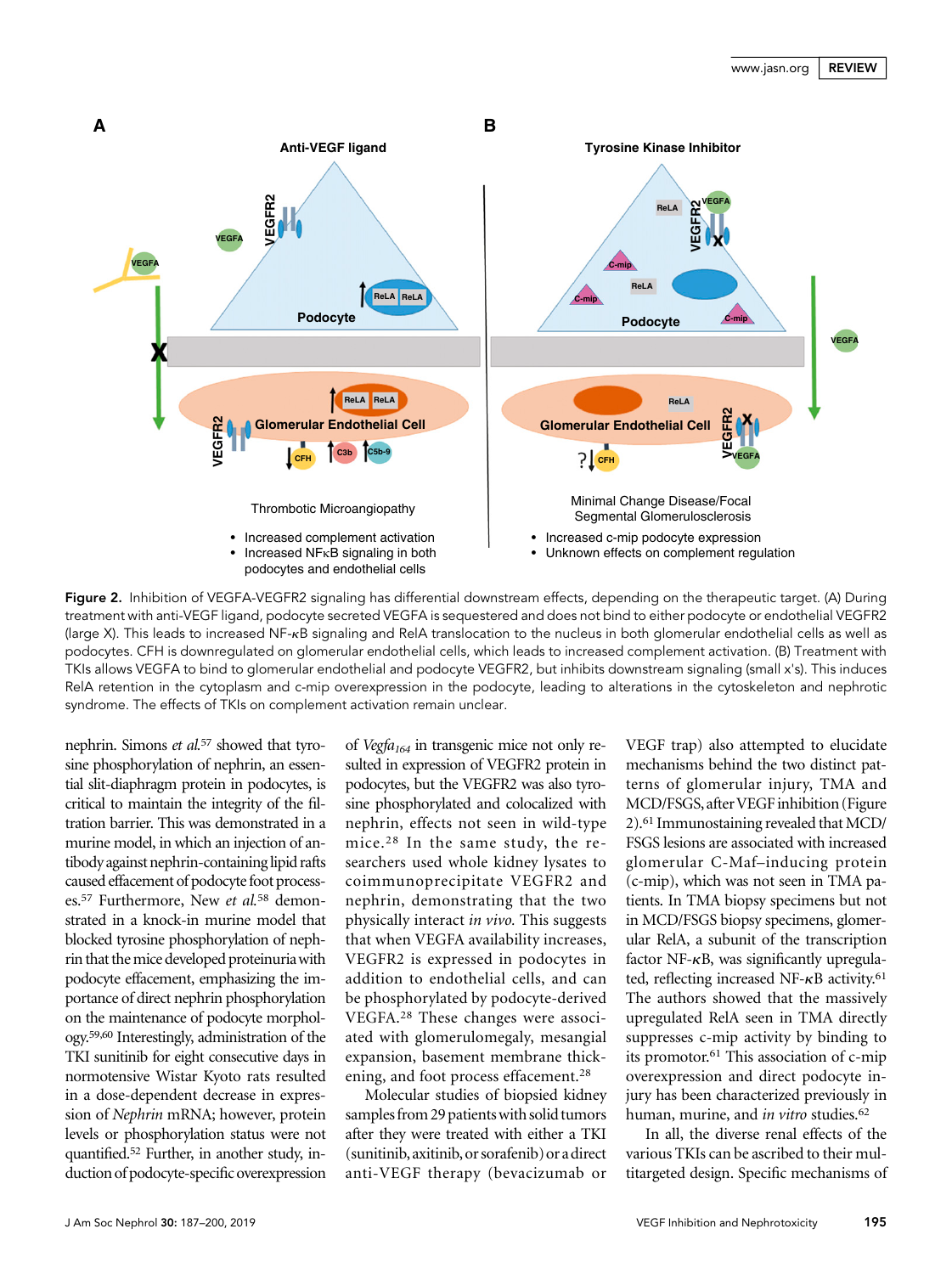direct podocyte injury after treatment with TKIs can be attributed to modulation of  $NF-\kappa B$  activity and c-mip expression, as well as nephrin phosphorylation and interaction with VEGFR2, but require validation in future studies.

## VEGF SIGNALING PATHWAYS

To get a full picture of the nephrotoxicity associated with inhibition of VEGF signaling, it is critical to gain an understanding of the downstream mechanisms and regulatory cascades initiated by VEGFR2 activation. Key downstream signaling pathways include MAPK/ ERK1/2, endothelial nitric oxide synthase (eNOS), and mammalian target of rapamycin (mTOR).

# RAF/MAPK/ERK SIGNALING

One pathway that has been extensively studied is VEGF-induced ERK1/2 signaling, which serves to regulate endothelial differentiation and proliferation.63 In the kidney, MAPK/ERK signaling has diverse effects. Parietal epithelial cells in experimental FSGS64 show increased ERK1/2 activation, and it is also associated with increased podocyte apoptosis in diabetic conditions.65 In contrast to its association with pathologic consequences in renal epithelial cells, in glomerular endothelial cells, MAPK/ERK signaling is required for the protective effects of angiopoietin 1 against endoplasmic reticulum stress.66 In cultured glomerular endothelial cells, ERK1/2 inhibition completely suppressed VEGF-mediated proliferation, but migration was not affected.67

Outside of the kidney, VEGF induces ERK1/2 phosphorylation in a time- and concentration-dependent manner and is responsible for its effects on endothelial cell hyperpermeability.20 This VEGF-mediated ERK1/2 signaling is dependent on the upstream mediators Raf-1 and MEK, as inhibition of either attenuated VEGF-induced endothelial cell hyperpermeability.20

In addition, Takahashi et al. showed the importance of the VEGFR2/MAPK/ ERK downstream pathway in cultured endothelial cells by determining that Y1175 is the major VEGFA-dependent autophosphorylation site on VEGFR2. Furthermore, mutations introduced at the Y1175 phosphorylation domain on VEGFR2 resulted in loss of the ability to tyrosine phosphorylate phospholipase  $C-\gamma$ , as well as a significant reduction in MAPK phosphorylation and a corresponding reduction in DNA synthesis. These effects suggest that Y1175 plays a critical role in MAPK signal transduction.<sup>68</sup>

The importance of autophosphorylation of VEGFR2 was also subsequently demonstrated by Sakurai et al.<sup>69</sup> who used a constitutive knock-in mouse model with phenylalanine residues substituting for tyrosine residues in the Vegfr2 gene—a change that was embryonically lethal because of loss of blood vessel differentiation. Furthermore, the critical nature of VEGF-ERK signaling was underscored in a study of a cohort of patients with hepatocellular carcinoma that found that tumors with highest expression of phospho-ERK were more responsive to VEGF inhibition via TKI.70

Therapeutic inhibitors that target various portions of the MAPK/ERK are currently in development as novel chemotherapies. Some agents, such as vemurafenib and dabrafenib, specifically target B-Raf, an upstream component of the intracellular MAPK/ERK intracellular pathway (Figure 1v). Mutated B-Raf, as is found in various cancers,<sup>71</sup> results in persistently elevated ERK phosphorylation. Clinically apparent renal toxicity with the use of B-Raf inhibitors most often occurs in the tubulointerstitial compartment, manifests as AKI, and is more prevalent in males, according to a recent review (Table 3).72 Specifically, vemurafenib treatment in eight patients with malignant melanoma resulted in severe AKI; the single biopsy performed revealed acute tubular necrosis.73 Interestingly, treatment with the combination of dabrafenib and the MEK inhibitor trametinib resulted in severe nephrotic syndrome with podocyte effacement and glomerular endothelial cell injury on biopsy that was reversible upon therapy discontinuation.26 Direct ERK1/2 inhibitors are also in development. A recently completed phase 1 trial of the first of these agents to emerge from preclinical studies, ulixertinib, noted that no

adverse renal events have emerged so far.74 Still, the potential nephrotoxicity associated with the inhibition of key proteins in the RAS-RAF-MEK-MAPK-ERK1/2 pathway demonstrates a need to further explore downstream effectors of extracellular receptor activation that are specific to the tumor, as well as minimize nephrotoxicity.

## ENOS SIGNALING

Someinvestigators have postulated a reduction in the vasodilator eNOS as a potential mechanism underlying the hypertension and endothelial injury seen subsequent to pharmacologicVEGFinhibition.Micewith eNOS deficiency  $(Nos3^{-/-})$  exhibit endothelial injury in the form of increased platelet aggregation,<sup>75</sup> leukocyte adhesion,<sup>76</sup> propensity toward thrombosis,76 and hypertension.77 Downstream of VEGFA-VEGFR2 signaling in human umbilical vein cells78 and glomerular endothelial cells, phosphorylation of eNOS at Ser1177 induces eNOS in a time-dependent manner, leading to nitric oxide generation.79 Furthermore, the angiogenic effects of VEGF-VEGFR2 are mitigated in the absence of eNOS.<sup>80,81</sup> Evidence supporting the role of VEGF in the hypertensive response comes from Tang et al.<sup>82</sup> who found that a single dose of the selective VEGFR2 inhibitor SU5416 significantly downregulated lung eNOS expression in 3-day-old rats and induced pulmonary hypertension and right ventricular hypertrophy; these effects were attenuated with inhaled nitric oxide therapy. There are reports of the TKIs dasatinib and ponatinib inducing pulmonary arterial hypertension after their use in patients,<sup>83</sup> and ponatinib administered to cultured human aortic endothelial cells has been similarly associated with decreased NOS3 expression.<sup>84</sup>

In light of eNOS's essential role of in regulating vascular endothelial integrity through VEGF signaling, it is important to consider the contribution of other key endothelial regulatory genes in this pathway. Krüppel-like factor 2 (KLF2) and Krüppellike factor 4 (KLF4) are well known zincfinger transcription factors that regulate anti-inflammatory85,86 and antithrombotic87 pathways in the endothelium.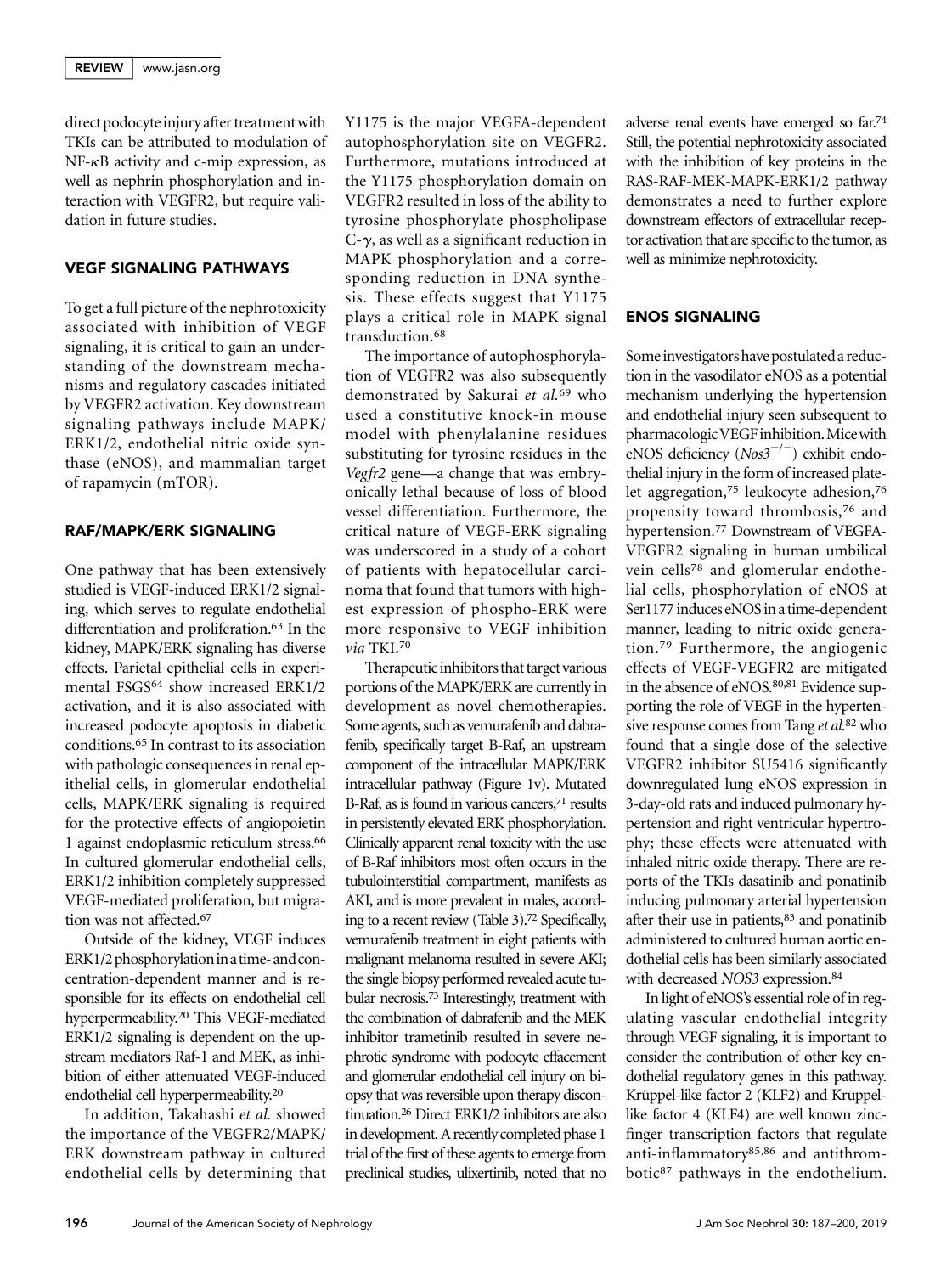KLF2 induces both eNOS expression and activity in endothelial cells by regulating its promoter,<sup>88</sup> and KLF4 has also been demonstrated to positively regulate eNOS expression.89 Interestingly, these two transcription factors appear to have discrepant effects on VEGFA-VEGFR2 signaling: KLF2 overexpression in human umbilical vein cells inhibited VEGFR2 mRNA and protein expression, as well as promoter activity, suggesting an antiangiogenic effect,90 whereas KLF4 has been demonstrated to positively regulate VEGFA expression.91 Further exploration of these signaling pathways is warranted to elucidate the mechanisms by which VEGF inhibition contributes to the nephrotoxicity observed in clinical practice.

## MTOR SIGNALING

Another important downstream RTK target, mTOR, is part of the phosphatidylinositide 3-kinase/AKT signal transduction pathway (Figure 1vi). Inhibition of mTOR signaling blocks VEGF-mediated angiogenesis and endothelial cell proliferation at two different levels: by reducing VEGF synthesis and secretion, and by reducing VEGFR2-mediated signaling.92 The mechanism responsible for the decreased VEGF production is not fully understood, but it does not appear to be due to modulation of upstream genes such as HIF-1 $\alpha$  or TGF- $\beta$ .<sup>92</sup> Activation of mTOR occurs in conditions such as typerous sclerosis and conditions such as tuberous sclerosis and Peutz–Jeghers syndrome, which feature aberrant cell proliferation and a tendency to develop malignancies, <sup>93</sup> and mTOR inhibitors such as temsirolimus, ridaforolimus, and everolimus have shown promising results in the treatment of several cancers.<sup>94</sup>

In the kidney, several studies have outlined the importance of mTOR in the maintenance of podocyte integrity, primarily through regulation of autophagy,<sup>95</sup> as deletion of either of its two functional complexes (mTOR complex 1 or mTOR complex 2) resulted in severe glomerulosclerosis.96 Although mTOR's role in podocytes has been more extensively studied, the mTOR autophagic pathway has a role in endothelial cells as well. The finding that endothelial-specific knockdown of Atg5, which encodes a key autophagic vesicle protein, exacerbated

glomerular endothelial damage in diabetic mice97 suggests that modulation of the mTOR pathway in endothelial cells may also result in glomerular disease.

Proteinuria is the main renal effect subsequent to mTOR downregulation in murine models of podocyte injury, as well as the primary renal manifestation observed in patients after mTOR inhibition. The reported incidence of proteinuria varies widely, between 3% and 36% after everolimus therapy.98 Interestingly, the mTOR inhibitor sirolimus has been associated with de novo TMA in kidney transplant recipients that developed in the absence of calcineurin inhibitors, and in one case series, sirolimus correlated with a significant reduction in glomerular VEGF protein expression detected by immunostaining.<sup>99</sup> This observation was explored further in a murine model, in which mice with podocyte-specific deletion of mTor developed significant proteinuria and ESRD by 5 weeks of age.100 In this model, VEGFA levels were not reduced until the mice were 3 weeks old, after the initiation of disease, suggesting multiple pathways are likely responsible for disease induction and progression.100 Accordingly, the mechanisms behind renal toxicities related to mTOR inhibition have been postulated to be related to a decrease in VEGF signaling, as well as to disruption of the autophagic pathway.100

# CLINICAL CONSIDERATIONS FOR MINIMIZING NEPHROTOXICITY

Managing the various renal toxicities associated with VEGF inhibition will remain an important area of ongoing research because of the wide use of these agents and the steady development of novel therapeutics targeting this pathway in cancer. Experimental data from rats treated for 5 days with the TKI sunitinib demonstrated that coadministration of sunitinib with either the angiotensinconverting enzyme (ACE) inhibitor captopril or the phosphodiesterase type 5 inhibitor sildenafil reduced proteinuria and histologic evidence of endothelial injury, whereas neither had an effect on sunitinibinduced hypertension.101 The mechanism behind these renoprotective effects is undetermined, but it might involve eNOS

signaling, as both ACE inhibitors and angiotensin receptor blockers have been shown to increase kidney eNOS levels after ischemiareperfusion injury.102

Guidelines published in 2010, on the basis of recommendations to that National Cancer Institute's Investigational Drug Steering Committee, advise conducting and documenting a formal risk assessment of cardiovascular complications before initiation of VEGF inhibition, followed by active BP monitoring during VEGF inhibition therapy, with a treatment goal of  $BP < 140/$ 90 mm Hg.103 The addition of antihypertensive agents when BP remains above goal is recommended, with some clinical data suggesting an added benefit of ACE inhibition over other classes.104 Temporarily discontinuing VEGF inhibition therapy or dose reduction might be necessary if BP control is not possible.103

Microalbuminuria often accompanieshypertension,38 and first-line therapy is generally renin-angiotensin-aldosterone system inhibition, as this has shown some success in mTOR antagonist–associated albuminuria after kidney transplantation.<sup>105</sup> Albuminuria should be quantified before initiating therapy, and significant proteinuria ( $>2$  g in 24 hours) is cause for discontinuation of therapy per 2013 guidelines,<sup>106</sup> as is nephrotic syndrome or TMA. In the cases of nephrotic-range albuminuria, hematuria, or biochemical evidence of impaired kidney function, kidney biopsy should be pursued, as glomerular diseases associated with VEGF inhibition vary. In all, close monitoring during therapy and a thorough assessment of renal function before initiation, including microalbuminuria, hematuria, and serum creatinine, should be performed in all patients receiving VEGF inhibition therapy.

# CONCLUSIONS AND FUTURE PERSPECTIVES

PharmacologicinhibitionofVEGF signaling and its downstream pathways is a common therapeutic strategy in oncology, but associated nephrotoxicities remain a concern. Although adverse effects such as hypertension, proteinuria, and TMA are well described in both experimental and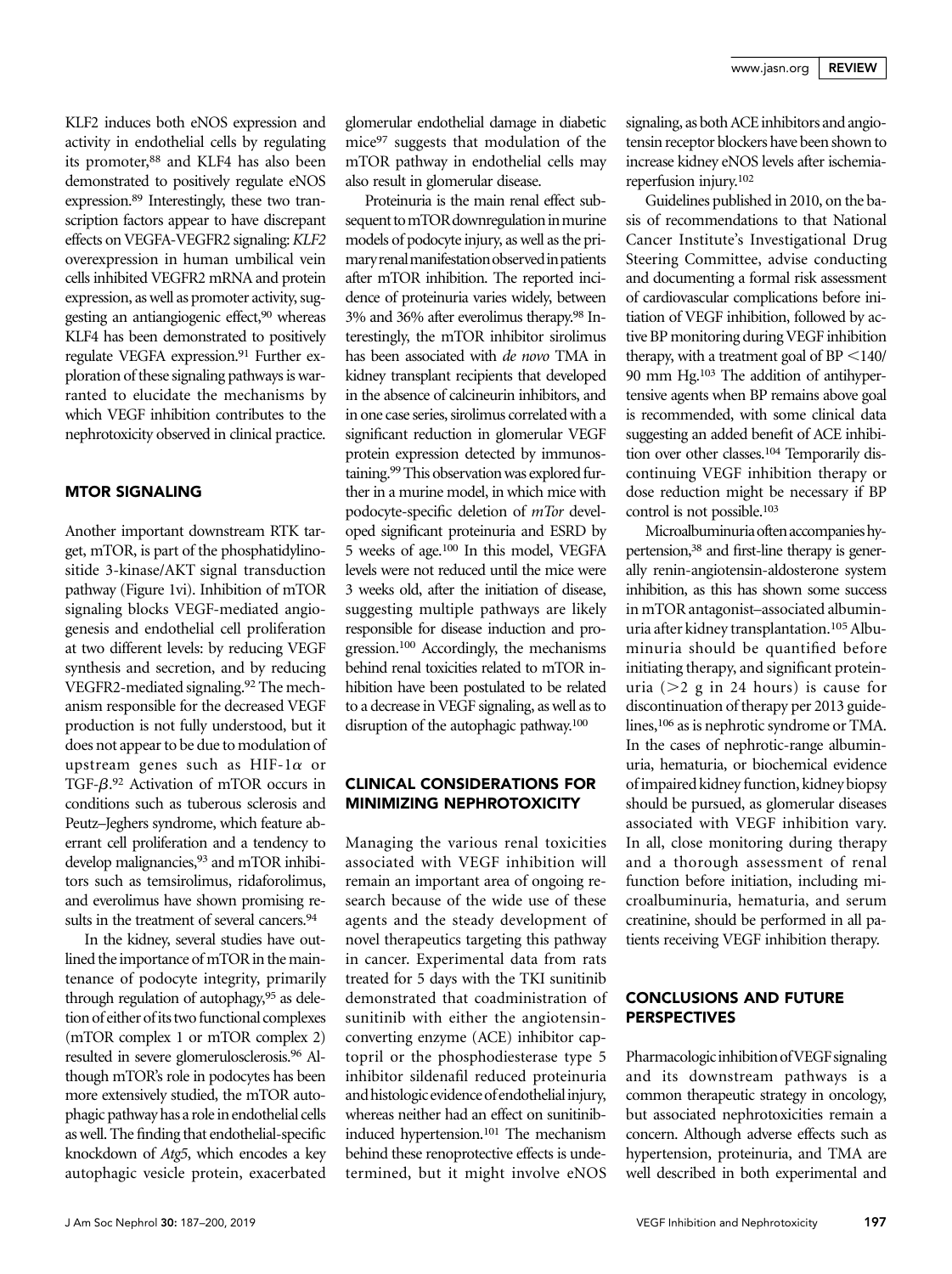clinical data, strategies tomitigate them have not been established. Furthermore, longterm data are lacking regarding the effects of VEGF inhibition and risk of subsequent CKD or hypertension.Given increasing survival among patients with cancer who receive anti-VEGF therapy, this is an important area to investigate, as is identification of novel mechanisms to reduce nephrotoxicities of VEGF-inhibiting drugs without compromising the drugs' antiangiogenic effects in cancer.

# ACKNOWLEDGMENTS

This work was supported by funds from the National Institutes of Health/National Institute of Diabetes and Digestive and Kidney Diseases (grants DK102519 and DK112984 to S.K.M., and grant DK112618 to C.C.E.), Veterans Affairs Merit award (1I01BX003698) to S.K.M., and Dialysis Clinic, Inc. (Paul Teschan research grant) to C.C.E. and S.K.M.

The authors declare that the research was conducted in the absence of any commercial or financial relationships that could be construed as a potential conflict of interest.

#### **DISCLOSURES**

None.

#### REFERENCES

- 1. Ferrara N: VEGF and the quest for tumour angiogenesis factors. Nat Rev Cancer 2: 795–803, 2002
- 2. Ferrara N, Henzel WJ: Pituitary follicular cells secrete a novel heparin-binding growth factor specific for vascular endothelial cells. Biochem Biophys Res Commun 161: 851–858, 1989
- 3. Larcher F, Robles AI, Duran H, Murillas R, Quintanilla M, Cano A, et al.: Up-regulation of vascular endothelial growth factor/vascular permeability factor in mouse skin carcinogenesis correlates with malignant progression state and activated H-ras expression levels. Cancer Res 56: 5391–5396, 1996
- 4. Kim KJ, Li B, Winer J, Armanini M, Gillett N, Phillips HS, et al.: Inhibition of vascular endothelial growth factor-induced angiogenesis suppresses tumour growth in vivo. Nature 362: 841–844, 1993
- 5. Gerber HP, Ferrara N: Pharmacology and pharmacodynamics of bevacizumab as monotherapy

or in combination with cytotoxic therapy in preclinical studies. Cancer Res 65: 671–680, 2005

- 6. Roviello G, Bachelot T, Hudis CA, Curigliano G, Reynolds AR, Petrioli R, et al.: The role of bevacizumab in solid tumours: A literature based meta-analysis of randomised trials. Eur J Cancer 75: 245–258, 2017
- 7. Barouch FC, Miller JW: Anti-vascular endothelial growth factor strategies for the treatment of choroidal neovascularization from age-related macular degeneration. Int Ophthalmol Clin 44: 23–32, 2004
- 8. Eremina V, Jefferson JA, Kowalewska J, Hochster H, Haas M, Weisstuch J, et al.: VEGF inhibition and renal thrombotic microangiopathy. N Engl J Med 358: 1129–1136, 2008
- 9. Izzedine H, Escudier B, Lhomme C, Pautier P, Rouvier P, Gueutin V, et al.: Kidney diseases associated with anti-vascular endothelial growth factor (VEGF): An 8-year observational study at a single center. Medicine (Baltimore) 93: 333– 339, 2014
- 10. Eremina V, Sood M, Haigh J, Nagy A, Lajoie G, Ferrara N, et al.: Glomerular-specific alterations of VEGF-A expression lead to distinct congenital and acquired renal diseases. J Clin Invest 111: 707–716, 2003
- 11. Dimke H, Sparks MA, Thomson BR, Frische S, Coffman TM, Quaggin SE: Tubulovascular cross-talk by vascular endothelial growth factor a maintains peritubular microvasculature in kidney. J Am Soc Nephrol 26: 1027–1038, 2015
- 12. Bhisitkul RB: Vascular endothelial growth factor biology: Clinical implications for ocular treatments. Br J Ophthalmol 90: 1542–1547, 2006
- 13. Ferrara N, Gerber HP, LeCouter J: The biology of VEGF and its receptors. Nat Med 9: 669–676, 2003
- 14. Stewart M, Turley H, Cook N, Pezzella F, Pillai G, Ogilvie D, et al.: The angiogenic receptor KDR is widely distributed in human tissues and tumours and relocates intracellularly on phosphorylation. An immunohistochemical study. Histopathology 43: 33–39, 2003
- 15. Miettinen M, Rikala MS, Rys J, Lasota J, Wang ZF: Vascular endothelial growth factor receptor 2 as a marker for malignant vascular tumors and mesothelioma: An immunohistochemical study of 262 vascular endothelial and 1640 nonvascular tumors. Am J Surg Pathol 36: 629–639, 2012
- 16. Muhl L, Moessinger C, Adzemovic MZ, Dijkstra MH, Nilsson I, Zeitelhofer M, et al.: Expression of vascular endothelial growth factor (VEGF)-B and its receptor (VEGFR1) in murine heart, lung and kidney. Cell Tissue Res 365: 51–63, 2016
- 17. Sugimoto H, Hamano Y, Charytan D, Cosgrove D, Kieran M, Sudhakar A, et al.: Neutralization of circulating vascular endothelial growth factor (VEGF) by anti-VEGF antibodies and soluble VEGF receptor 1 (sFlt-1) induces proteinuria. J Biol Chem 278: 12605–12608, 2003
- 18. Shalaby F, Rossant J, Yamaguchi TP, Gertsenstein M, Wu XF, Breitman ML, et al.: Failure of blood-island formation and vasculogenesis in Flk-1-deficient mice. Nature 376: 62–66, 1995
- 19. Fong GH, Rossant J, Gertsenstein M, Breitman ML: Role of the Flt-1 receptor tyrosine kinase in regulating the assembly of vascular endothelium. Nature 376: 66–70, 1995
- 20. Breslin JW, Pappas PJ, Cerveira JJ, Hobson RW 2nd, Durán WN: VEGF increases endothelial permeability by separate signaling pathways involving ERK-1/2 and nitric oxide. Am J Physiol Heart Circ Physiol 284: H92–H100, 2003
- 21. Kitamoto Y, Tokunaga H, Tomita K: Vascular endothelial growth factor is an essential molecule for mouse kidney development: Glomerulogenesis and nephrogenesis. J Clin Invest 99: 2351–2357, 1997
- 22. Ferrara N, Carver-Moore K, Chen H, Dowd M, Lu L, O'Shea KS, et al.: Heterozygous embryonic lethality induced by targeted inactivation of the VEGF gene. Nature 380: 439–442, 1996
- 23. Carmeliet P, Ferreira V, Breier G, Pollefeyt S, Kieckens L, Gertsenstein M, et al.: Abnormal blood vessel development and lethality in embryos lacking a single VEGF allele. Nature 380: 435–439, 1996
- 24. Sison K, Eremina V, Baelde H, Min W, Hirashima M, Fantus IG, et al.: Glomerular structure and function require paracrine, not autocrine, VEGF-VEGFR-2 signaling. J Am Soc Nephrol 21: 1691–1701, 2010
- 25. Guan F, Villegas G, Teichman J, Mundel P, Tufro A: Autocrine VEGF-A system in podocytes regulates podocin and its interaction with CD2AP. Am J Physiol Renal Physiol 291: F422–F428, 2006
- 26. Perico L, Mandalà M, Schieppati A, Carrara C, Rizzo P, Conti S, et al.: BRAF signaling pathway inhibition, podocyte injury, and nephrotic syndrome. Am J Kidney Dis 70: 145–150, 2017
- 27. Keir LS, Firth R, Aponik L, Feitelberg D, Sakimoto S, Aguilar E, et al.: VEGF regulates local inhibitory complement proteins in the eye and kidney. J Clin Invest 127: 199–214, 2017
- 28. Veron D, Reidy KJ, Bertuccio C, Teichman J, Villegas G, Jimenez J, et al.: Overexpression of VEGF-A in podocytes of adult mice causes glomerular disease. Kidney Int 77: 989–999, 2010
- 29. Frangié C, Lefaucheur C, Medioni J, Jacquot C, Hill GS, Nochy D: Renal thrombotic microangiopathy caused by anti-VEGF-antibody treatment for metastatic renal-cell carcinoma. Lancet Oncol 8: 177– 178, 2007
- 30. Fogo AB: Talking back: The podocytes and endothelial cells duke it out. Kidney Int 90: 1157–1159, 2016
- 31. Wang Y, Fei D, Vanderlaan M, Song A: Biological activity of bevacizumab, a humanized anti-VEGF antibody in vitro. Angiogenesis 7: 335–345, 2004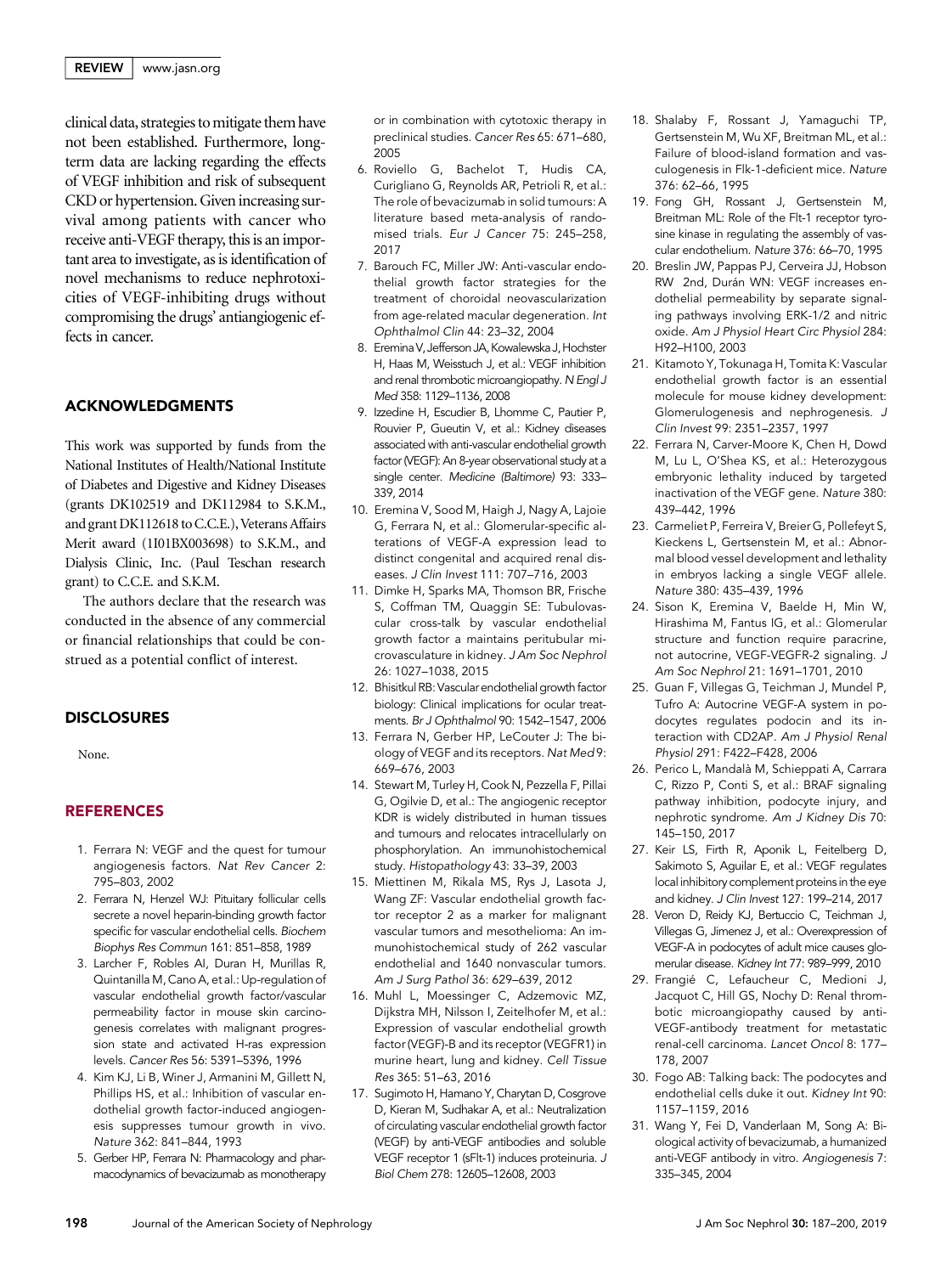- 32. Holash J, Davis S, Papadopoulos N, Croll SD, Ho L, Russell M, et al.: VEGF-Trap: A VEGF blocker with potent antitumor effects. Proc Natl Acad Sci U S A 99: 11393–11398, 2002
- 33. Borgström P, Gold DP, Hillan KJ, Ferrara N: Importance of VEGF for breast cancer angiogenesis in vivo: Implications from intravital microscopy of combination treatments with an anti-VEGF neutralizing monoclonal antibody and doxorubicin. Anticancer Res 19 [5B]: 4203–4214, 1999
- 34. Gordon MS, Margolin K, Talpaz M, Sledge GW Jr., Holmgren E, Benjamin R, et al.: Phase I safety and pharmacokinetic study of recombinant human anti-vascular endothelial growth factor in patients with advanced cancer. J Clin Oncol 19: 843–850, 2001
- 35. Hara A, Wada T, Furuichi K, Sakai N, Kawachi H, Shimizu F, et al.: Blockade of VEGF accelerates proteinuria, via decrease in nephrin expression in rat crescentic glomerulonephritis. Kidney Int 69: 1986–1995, 2006
- 36. Kim HW, Lim JH, Kim MY, Chung S, Shin SJ, Chung HW, et al.: Long-term blockade of vascular endothelial growth factor receptor-2 aggravates the diabetic renal dysfunction associated with inactivation of the Akt/ eNOS-NO axis. Nephrol Dial Transplant 26: 1173–1188, 2011
- 37. Ranpura V, Pulipati B, Chu D, Zhu X, Wu S: Increased risk of high-grade hypertension with bevacizumab in cancer patients: A meta-analysis. Am J Hypertens 23: 460– 468, 2010
- 38. Zhu X, Wu S, Dahut WL, Parikh CR: Risks of proteinuria and hypertension with bevacizumab, an antibody against vascular endothelial growth factor: Systematic review and meta-analysis. Am J Kidney Dis 49: 186–193, 2007
- 39. Arnold D, Fuchs CS, Tabernero J, Ohtsu A, Zhu AX, Garon EB, et al.: Meta-analysis of individual patient safety data from six randomized, placebo-controlled trials with the antiangiogenic VEGFR2-binding monoclonal antibody ramucirumab. Ann Oncol 28: 2932–2942, 2017
- 40. Qi WX, Shen Z, Tang LN, Yao Y: Risk of hypertension in cancer patients treated with aflibercept: A systematic review and metaanalysis. Clin Drug Investig 34: 231–240, 2014
- 41. Li Y, Li S, Zhu Y, Liang X, Meng H, Chen J, et al.: Incidence and risk of sorafenib-induced hypertension: A systematic review and metaanalysis. J Clin Hypertens (Greenwich) 16: 177–185, 2014
- 42. Hurwitz HI, Douglas PS, Middleton JP, Sledge GW, Johnson DH, Reardon DA, et al.: Analysis of early hypertension and clinical outcome with bevacizumab: Results from seven phase III studies. Oncologist 18: 273–280, 2013
- 43. Fukuda N, Takahari D, Wakatsuki T, Osumi H, Nakayama I, Matsushima T, et al.: Early

hypertension is associated with better clinical outcomes in gastric cancer patients treated with ramucirumab plus paclitaxel. Oncotarget 9: 15219–15227, 2018

- 44. Roviello G, Corona SP, Multari AG, Paganini G, Chiriacò G, Conca R, et al.: Association between ramucirumab-related hypertension and response to treatment in patients with metastatic gastric cancer. Oncotarget 9: 22332–22339, 2018
- 45. Glassman AR, Liu D, Jampol LM, Sun JK; Diabetic Retinopathy Clinical Research Network: Changes in blood pressure and urine albumin-creatinine ratio in a randomized clinical trial comparing aflibercept, bevacizumab, and ranibizumab for diabetic macular edema. Invest Ophthalmol Vis Sci 59: 1199–1205, 2018
- 46. Pellé G, Shweke N, Duong Van Huyen JP, Tricot L, Hessaïne S, Frémeaux-Bacchi V, et al.: Systemic and kidney toxicity of intraocular administration of vascular endothelial growth factor inhibitors. Am J Kidney Dis 57: 756–759, 2011
- 47. Cheungpasitporn W, Chebib FT, Cornell LD, Brodin ML, Nasr SH, Schinstock CA, et al.: Intravitreal antivascular endothelial growth factor therapy may induce proteinuria and antibody mediated injury in renal allografts. Transplantation 99: 2382– 2386, 2015
- 48. Sweeney WE, Frost P, Avner ED: Tesevatinib ameliorates progression of polycystic kidney disease in rodent models of autosomal recessive polycystic kidney disease. World J Nephrol 6: 188–200, 2017
- 49. Liu F, Wang L, Qi H, Wang J, Wang Y, Jiang W, et al.: Nintedanib, a triple tyrosine kinase inhibitor, attenuates renal fibrosis in chronic kidney disease. Clin Sci (Lond) 131: 2125– 2143, 2017
- 50. McGrath-Morrow S, Cho C, Molls R, Burne-Taney M, Haas M, Hicklin DJ, et al.: VEGF receptor 2 blockade leads to renal cyst formation in mice. Kidney Int 69: 1741–1748, 2006
- 51. Kamba T, Tam BY, Hashizume H, Haskell A, Sennino B, Mancuso MR, et al.: VEGFdependent plasticity of fenestrated capillaries in the normal adult microvasculature. Am J Physiol Heart Circ Physiol 290: H560– H576, 2006
- 52. Lankhorst S, Baelde HJ, Kappers MH, Smedts FM, Hansen A, Clahsen-van Groningen MC, et al.: Greater sensitivity of blood pressure than renal toxicity to tyrosine kinase receptor inhibition with sunitinib. Hypertension 66: 543–549, 2015
- 53. Liu B, Ding F, Liu Y, Xiong G, Lin T, He D, et al.: Incidence and risk of hypertension associated with vascular endothelial growth factor receptor tyrosine kinase inhibitors in cancer patients: A comprehensive network meta-analysis of 72 randomized controlled trials involving 30013 patients. Oncotarget 7: 67661–67673, 2016
- 54. Hamnvik OP, Choueiri TK, Turchin A, McKay RR, Goyal L, Davis M, et al.: Clinical risk factors for the development of hypertension in patients treated with inhibitors of the VEGF signaling pathway. Cancer 121: 311–319, 2015
- 55. Zhang ZF, Wang T, Liu LH, Guo HQ: Risks of proteinuria associated with vascular endothelial growth factor receptor tyrosine kinase inhibitors in cancer patients: A systematic review and meta-analysis. PLoS One 9: e90135, 2014
- 56. Ruebner RL, Copelovitch L, Evageliou NF, Denburg MR, Belasco JB, Kaplan BS: Nephrotic syndrome associated with tyrosine kinase inhibitors for pediatric malignancy: Case series and review of the literature. Pediatr Nephrol 29: 863–869, 2014
- 57. Simons M, Schwarz K, Kriz W, Miettinen A, Reiser J, Mundel P, et al.: Involvement of lipid rafts in nephrin phosphorylation and organization of the glomerular slit diaphragm. Am J Pathol 159: 1069–1077, 2001
- 58. New LA, Martin CE, Scott RP, Platt MJ, Keyvani Chahi A, Stringer CD, et al.: Nephrin tyrosine phosphorylation is required to stabilize and restore podocyte foot process architecture. J Am Soc Nephrol 27: 2422–2435, 2016
- 59. Lahdenperä J, Kilpeläinen P, Liu XL, Pikkarainen T, Reponen P, Ruotsalainen V, et al.: Clusteringinduced tyrosine phosphorylation of nephrin by Src family kinases. Kidney Int 64: 404–413, 2003
- 60. Li H, Lemay S, Aoudjit L, Kawachi H, Takano T: SRC-family kinase Fyn phosphorylates the cytoplasmic domain of nephrin and modulates its interaction with podocin. J Am Soc Nephrol 15: 3006–3015, 2004
- 61. Izzedine H, Mangier M, Ory V, Zhang SY, Sendeyo K, Bouachi K, et al.: Expression patterns of RelA and c-mip are associated with different glomerular diseases following anti-VEGF therapy. Kidney Int 85: 457–470, 2014
- 62. Zhang SY, Kamal M, Dahan K, Pawlak A, Ory V, Desvaux D, et al.: c-mip impairs podocyte proximal signaling and induces heavy proteinuria. Sci Signal 3: ra39, 2010
- 63. Simons M, Eichmann A: Molecular controls of arterial morphogenesis. Circ Res 116: 1712–1724, 2015
- 64. Roeder SS, Barnes TJ, Lee JS, Kato I, Eng DG, Kaverina NV, et al.: Activated ERK1/2 increases CD44 in glomerular parietal epithelial cells leading to matrix expansion. Kidney Int 91: 896–913, 2017
- 65. Zhu Y: PRMT1 mediates podocyte injury and glomerular fibrosis through phosphorylation of ERK pathway. Biochem Biophys Res Commun 495: 828–838, 2018
- 66. Bi X, Niu J, Ding W, Zhang M, Yang M, Gu Y: Angiopoietin-1 attenuates angiotensin II-induced ER stress in glomerular endothelial cells via a Tie2 receptor/ERK1/2-p38 MAPK-dependent mechanism. Mol Cell Endocrinol 428: 118–132, 2016
- 67. Li ZD, Bork JP, Krueger B, Patsenker E, Schulze-Krebs A, Hahn EG, et al.: VEGF